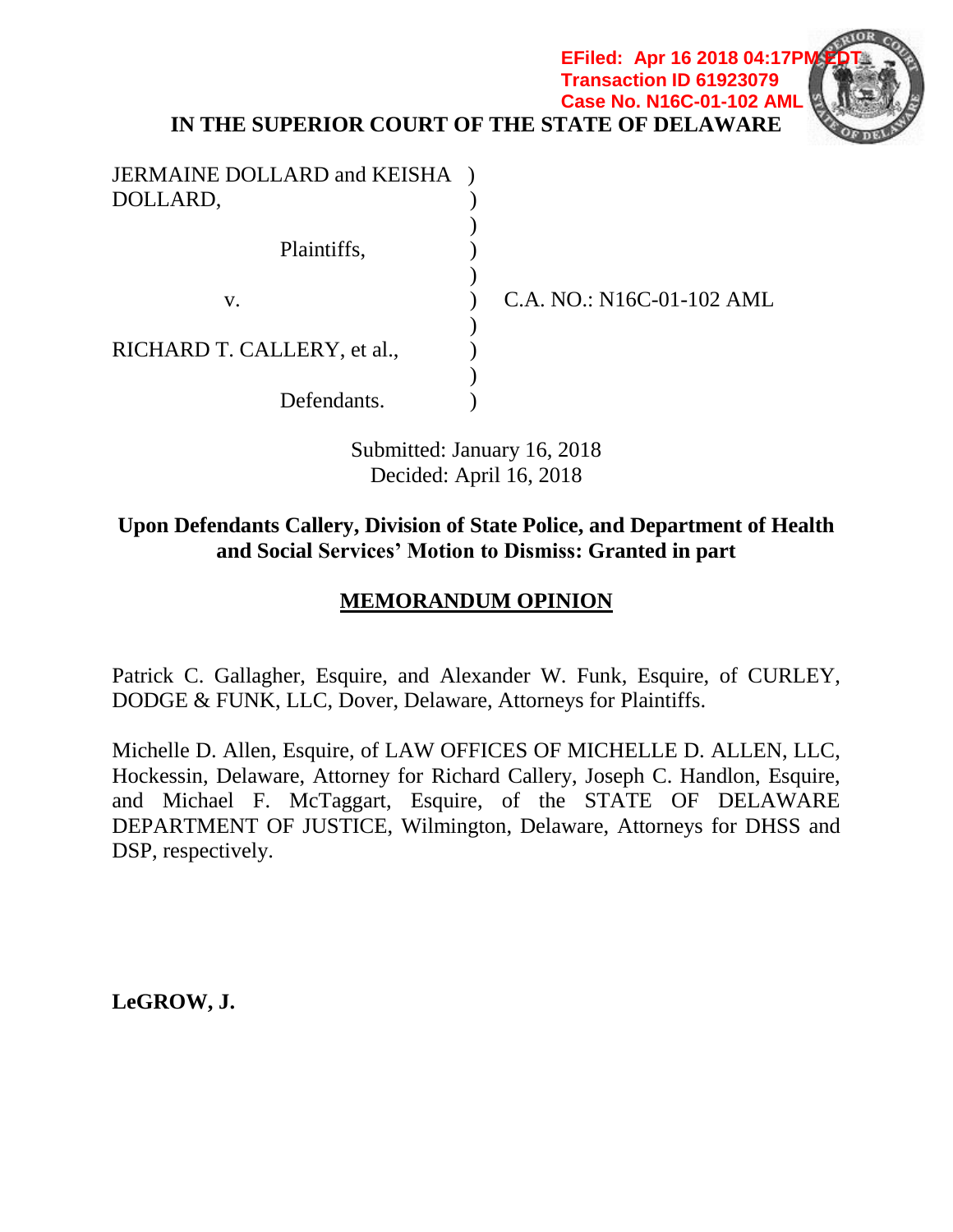Plaintiffs initiated this civil case after the investigation of alleged misconduct at Delaware's Office of the Chief Medical Examiner ("OCME") and retesting of certain drug evidence revealed that the cocaine Plaintiff was convicted of dealing was, in fact, powdered sugar. Delaware State Police officers arrested Plaintiff Jermaine Dollard for drug trafficking in June 2012. Dollard was convicted at trial and filed an appeal. While Dollard's appeal was pending, the State commenced an investigation into alleged misconduct at the OCME. The investigation prompted officials to retest the evidence in Dollard's case, at which time the drug evidence tested as confectioner's sugar. Now Mr. and Mrs. Dollard (collectively, "Plaintiffs") bring civil claims against several OCME employees mentioned in the State's OCME investigative report and all police officers involved in Mr. Dollard's arrest, as well as the State, Department of Health and Social Services ("DHSS"), and Delaware State Police ("DSP").

Although falsifying evidence plainly violates a criminal defendant's right to fair trial, the question presented here is whether Plaintiffs may maintain a claim against every individual and entity, however remote, involved in a criminal case, without any other allegations connecting those individuals and entities to the evidence in this case and alleged misconduct involving evidence. I find the amended complaint fails to state a claim against almost all Defendants, even when applying Delaware's permissive pleading standard. My reasoning follows.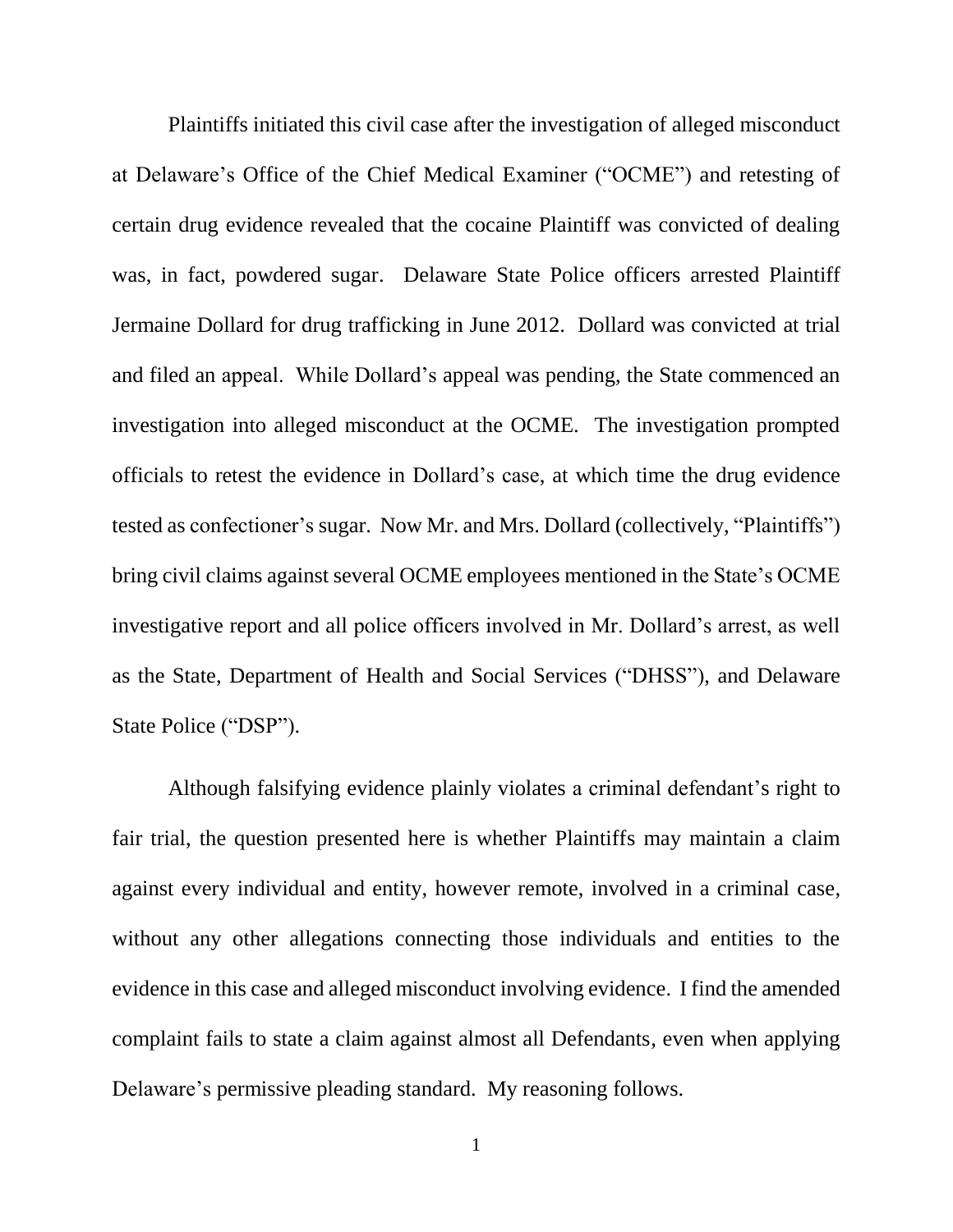#### **Factual and Procedural Background**

The following facts are taken from the amended complaint drawing all permissible inferences in Plaintiffs' favor. The Delaware State Police pulled over Mr. Dollard on June 13, 2012, in New Castle County. After Mr. Dollard's arrest, Officer Jeremiah Lloyd drove Mr. Dollard's vehicle to Delaware Police Troop 2. A canine inspection of the vehicle supervised by Officer Kristin Carroll indicated the presence of narcotics. Officer Christopher Sutton then searched inside the vehicle and found a concealed compartment containing two kilograms of white powder. A field-test performed by Officer Sutton identified the powder as cocaine. On approximately June 25, 2012, Officer Scott McCarthy delivered the powder to James Woodson, a forensic investigator at the OCME.

On or about August 14, 2012, Areatha Bailey, an administrative assistant at OCME, transported the evidence to Irshad Bajwa for testing. Bajwa, a forensic chemist at OCME, had access to the powder between August 29, 2012, and September 10, 2012. Bajwa prepared a lab report indicating the powder found in Mr. Dollard's vehicle was cocaine. During Mr. Dollard's trial on October 29, 2013, Bajwa testified the powder tested positive for cocaine. On November 6, 2013, the jury convicted Mr. Dollard of Aggravated Possession, Drug Dealing, Conspiracy Second Degree, Possession of a Controlled Substance, and Possession of Drug Paraphernalia.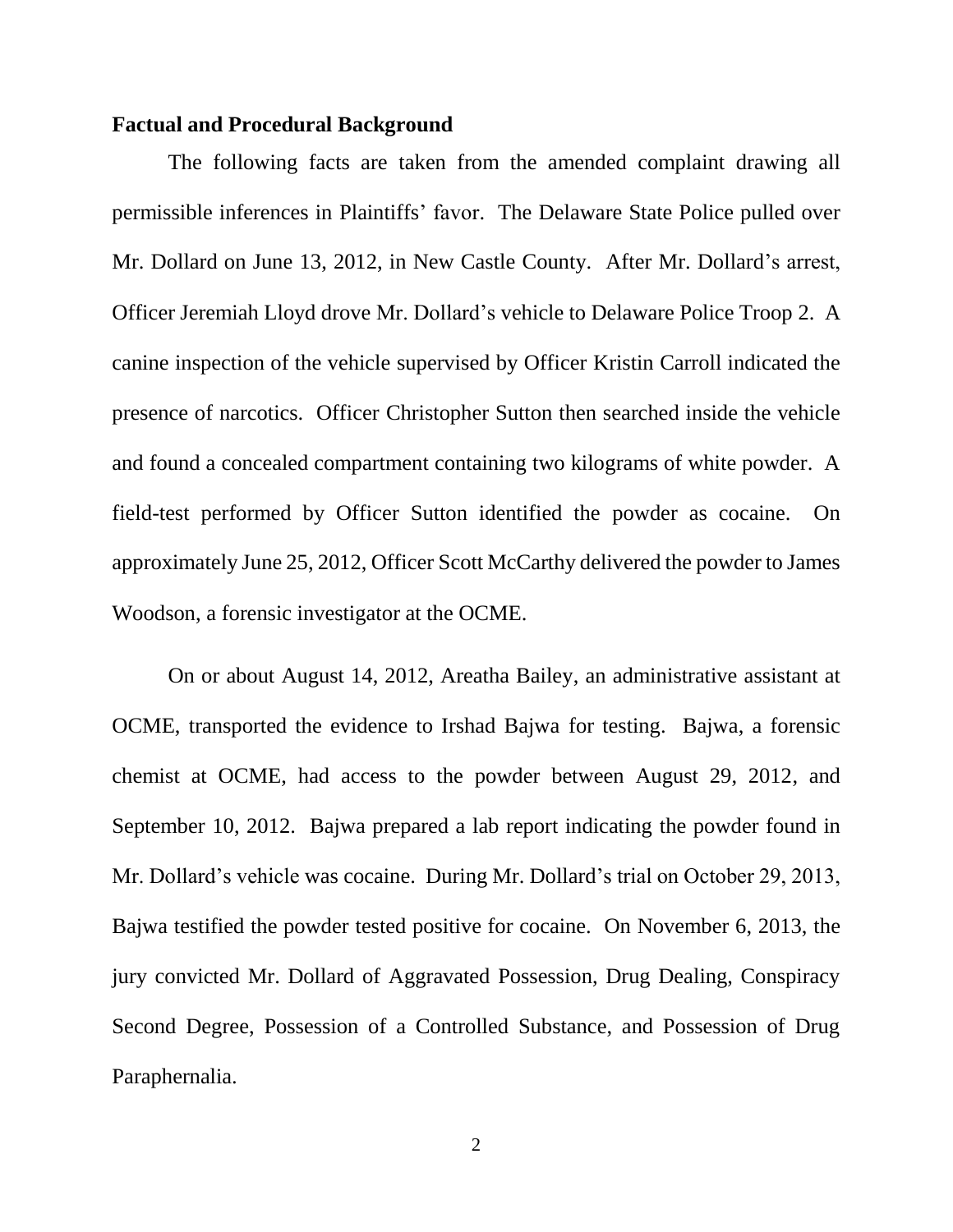While Mr. Dollard's appeal was pending before the Supreme Court, the State commenced an investigation into alleged misconduct at the OCME. That investigation was prompted by events that arose in a criminal trial unrelated to Mr. Dollard's case. Specifically, on January 14, 2014, during the criminal trial of Tyrone Walker,<sup>1</sup> a witness opened an exhibit that was supposed to contain 67 blue Oxycodone pills. Instead, the exhibit contained 14 pink pills. Bajwa had at least some connection to the evidence in Walker's trial, and the amended complaint alleges Bajwa attempted to remove an entry on the evidentiary worksheet in the Walker case. Bajwa received a Corrective Action Request from OCME relating to that incident, which generally means he was disciplined for the issue.

The investigation into the OCME prompted by the events at Walker's trial revealed widespread issues within the agency, some of which Plaintiffs contend are relevant to this case. The investigation yielded two formal reports, one prepared by the Attorney General's office and one prepared by Andrews International, as well as some court proceedings. Drawing from those materials, the amended complaint alleges misconduct by several OCME employees. According to the complaint, the investigative reports describe Caroline Honse, the Controlled Substance Unit Laboratory Manager, as a poor manager who chose favorites among the OCME

<sup>1</sup> *State v. Walker*, I.D. No. 1202002406.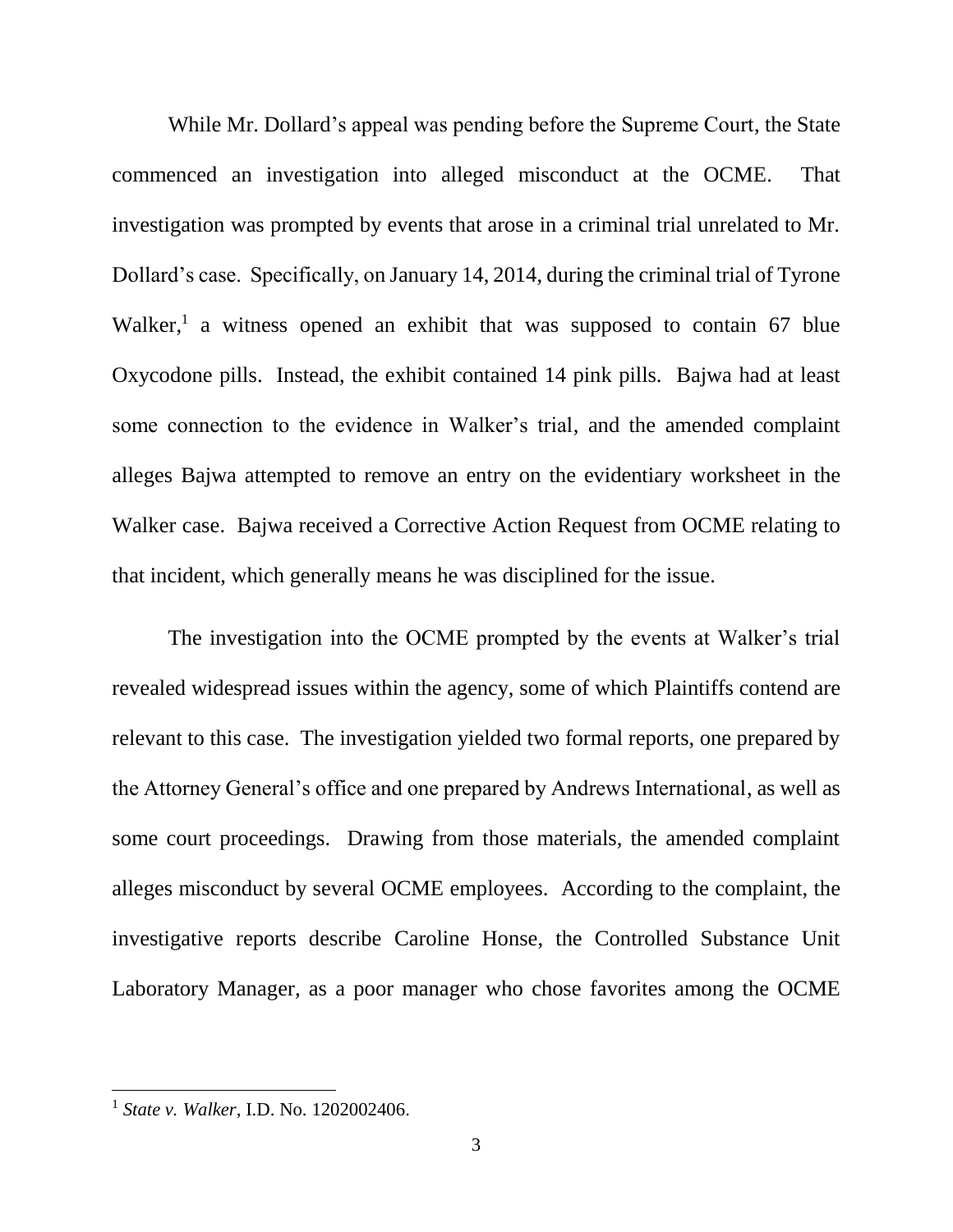employees.<sup>2</sup> Kelley Georgi, a Forensic Evidence Specialist ("FES"), allegedly never received training to take-in or log evidence. Bailey, an Administrative Specialist, allegedly worked around narcotics at OCME even though she had no training or qualifications for such work. Bailey allegedly stashed evidence in her office and had an uncanny, singular ability to find evidence when no one else could locate it. One coworker claimed Bailey admitted to being a thief. Despite her own lack of credentials, Bailey allegedly trained Laura Nichols, who worked as a laboratory technician. In addition to his misconduct in the *Walker* trial, Bajwa, a forensic chemist at OCME, allegedly had a history of failing to document evidentiary observations in real time, maintain chain of custody, use proper sample sizes for testing, properly seal evidence, and maintain good work quality. None of these individuals, however, criminally was charged after the investigation. As to Defendant Patricia Phillips, the amended complaint only alleges Phillips worked as a chemist at the OCME Controlled Substance Unit.

As to the other OCME Defendants, James Daneshgar, a lab worker at OCME, reported to investigators that Callery delegated day-to-day leadership of the OCME to Hal Brown. Brown, in turn, allegedly delegated the leadership to Honse, who missed work routinely. When the OCME attempted an internal audit after the

 $<sup>2</sup>$  Am. Compl. 9.</sup>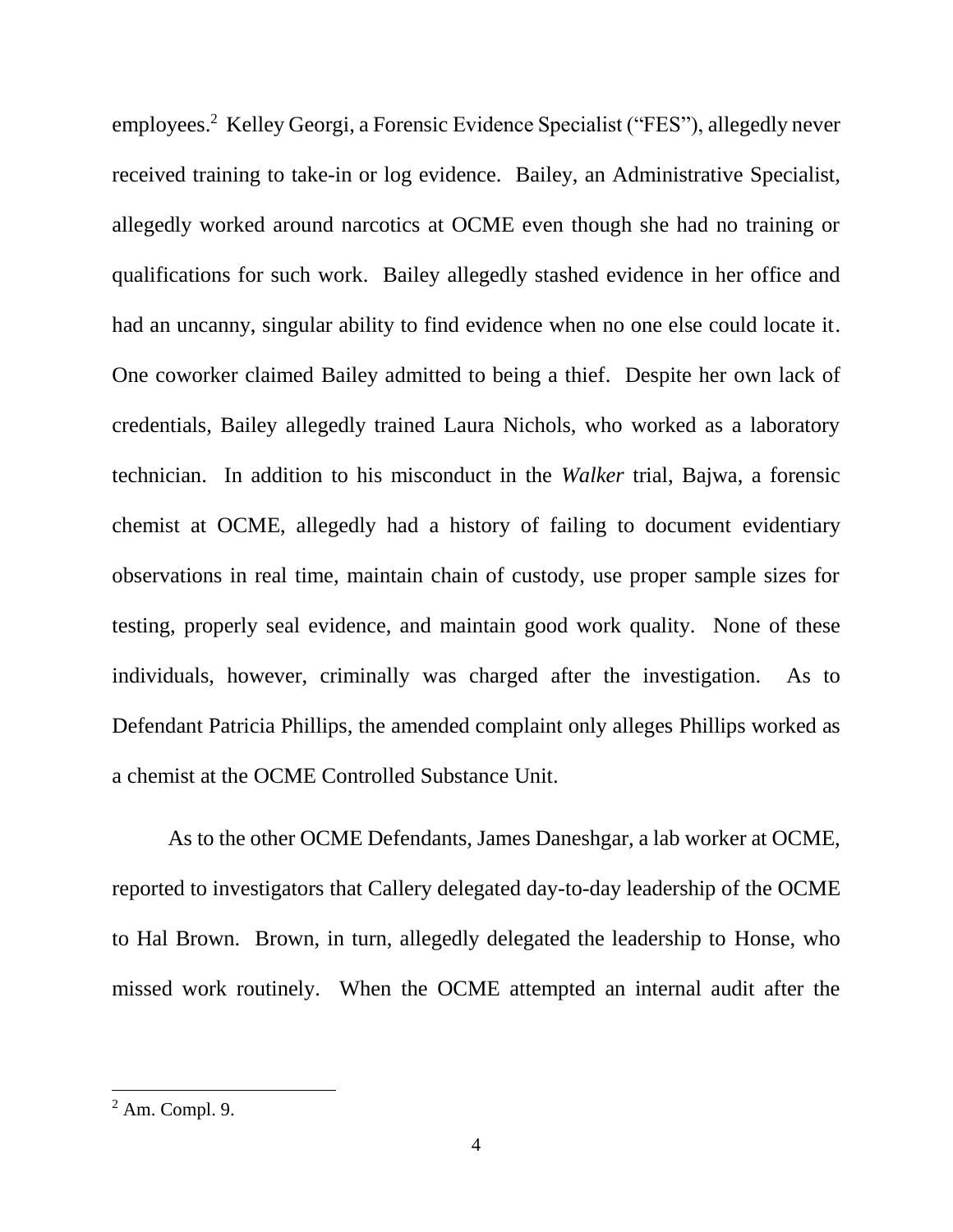Walker case, John Lucey, the lead auditor, allegedly failed to follow basic procedures. In Fall 2013, Robyn Quinn replaced Honse as lab manager.

Certain OCME Defendants were disciplined or charged as a result of the investigation. Richard Callery, the Chief Medical Examiner and head of OCME, was suspended from his position pending the result of a criminal investigation into his activities as an expert witness in other jurisdictions. Farnam Daneshgar, the Laboratory Manager, was arrested for falsifying business records, possession of marijuana, and possession of drug paraphernalia. The amended complaint alleges Farnam Daneshgar also was under investigation for "dry labbing" evidence. Woodson, a forensic investigator, was arrested for drug trafficking, theft of a controlled substance, tampering with physical evidence, official misconduct, and unlawful dissemination of criminal history information.

Following the investigation and the revelation of evidence that Woodson was indicted for charges related to the OCME investigation and may have had some contact with the evidence in Mr. Dollard's case, the Superior Court granted Mr. Dollard's motion for New Trial. The Court ordered retesting of the "brick" evidence discovered in Mr. Dollard's vehicle. The retest revealed the "bricks" actually were confectioner's sugar. The State then dismissed the charges against Mr. Dollard. Plaintiffs filed this action in January 2016, alleging Mr. Dollard's constitutional rights were infringed. Defendants Brown, Honse, Quinn, Lucey, Georgi, Nichols,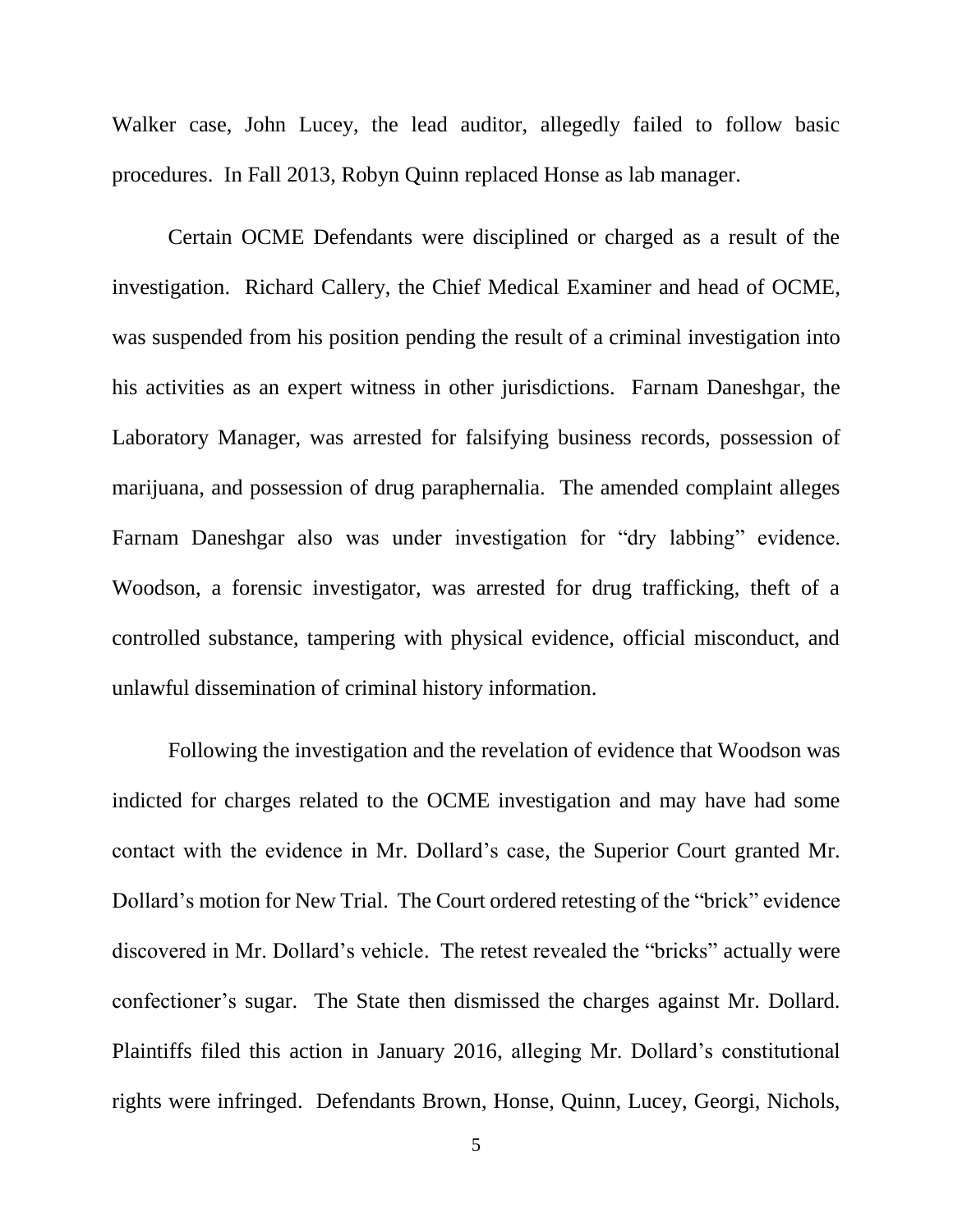Bajwa, Bailey, Phillips, J. Daneshgar (collectively with DHSS and the State of Delaware, the "DHSS Defendants"), Lloyd, Carroll, Sutton, McCarthy (collectively with DSP, the "DSP Defendants"), and Richard Callery filed motions to dismiss in January 2017, and the parties briefed and argued the motions. Defendants F. Daneshgar and Woodson (collectively, "Non-moving Defendants") did not move to dismiss.

#### **The Parties' Contentions**

The amended complaint advances claims for intentional infliction of emotional distress ("IIED"), *respondeat superior*, and loss of consortium, as well as a claim under 42 U.S.C. § 1983 for deprivation of rights. Count I alleges all Defendants intentionally or recklessly engaged in outrageous conduct that caused Mr. Dollard's imprisonment, and count II alleges defendants Callery, Brown, Honse, DSP, DHSS, and the State are liable under the theory of *respondeat superior* for the actions of the other, individual Defendants. Count III asserts a Section 1983 claim against DHSS and the State because they were responsible for the OCME during the time period in question. Count IV alleges a Section 1983 claim against all other individual Defendants, except DSP, for depriving Mr. Dollard of due process and a fair trial as guaranteed by the U.S. and Delaware Constitutions. In Count V, Mrs. Dollard claims loss of consortium against all Defendants for the period of Mr. Dollard's imprisonment.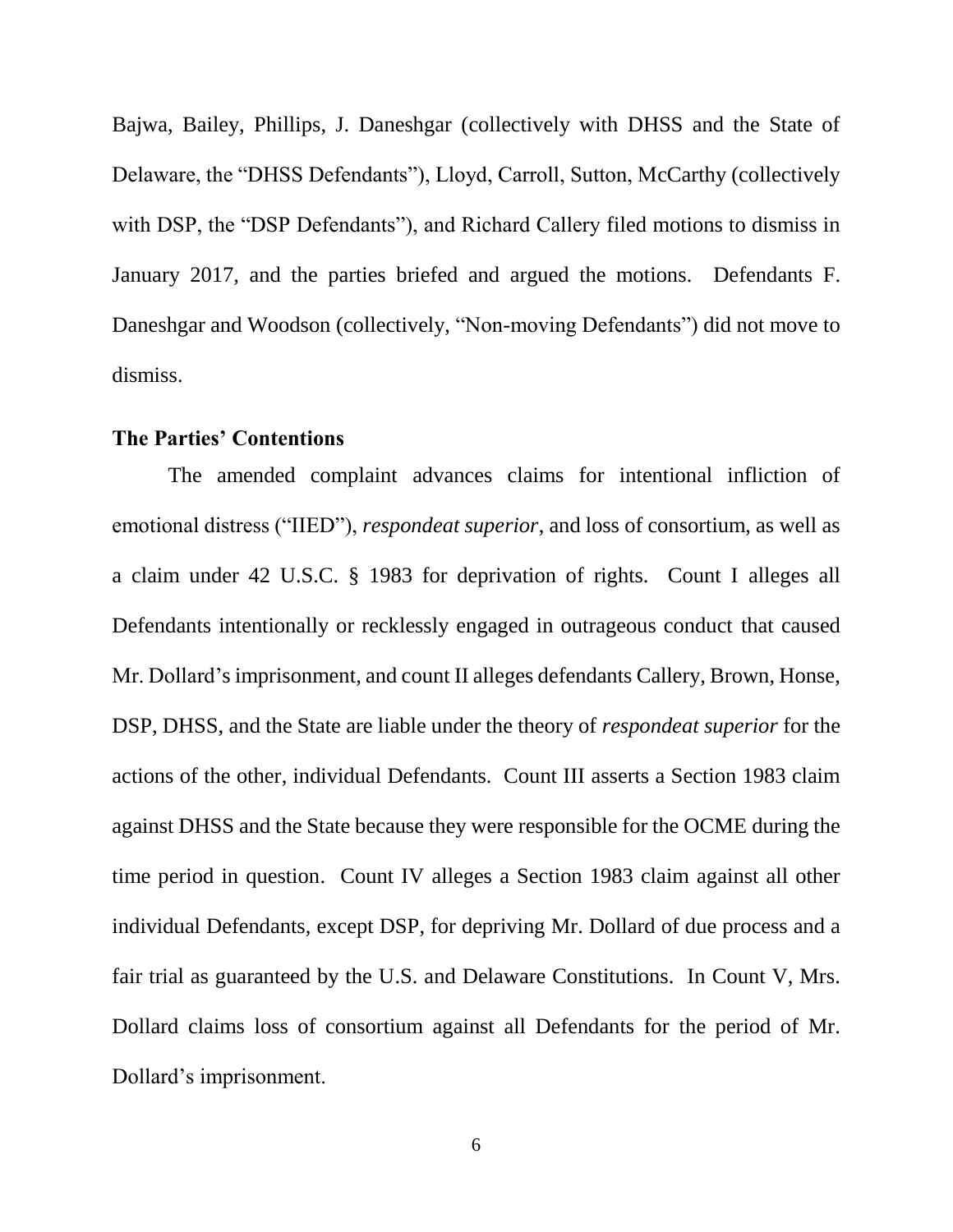The DHSS Defendants, DSP Defendants, and Callery (collectively, the "Moving Defendants") filed separate motions to dismiss. After briefing, Plaintiffs stipulated to the dismissal of all claims against the State and DHSS. Each of the remaining Moving Defendants' briefs raises similar arguments and defenses in support of their motions. Summarizing their arguments generally, Moving Defendants contend: (1) the amended complaint fails to state any claim against any of them; (2) Plaintiffs' claims are time-barred because the injury accrued more than two years before Plaintiffs filed their complaint; (3) Plaintiffs' claims against the state actors are barred by sovereign immunity because all the alleged conduct occurred while Defendants acted in their official capacity; and (4) any remaining claims against the Defendants are barred by qualified immunity or under the State Tort Claims Act (the "Tort Claims Act").

#### **ANALYSIS**

 $\overline{a}$ 

Delaware's pleading standard under a 12(b)(6) motion to dismiss is minimal, but not meaningless. 3 When considering a motion to dismiss, the trial court will accept all well-pleaded factual allegations in the complaint as true, and will accept even vague allegations as "well-pleaded" if they provide defendants notice of a claim.<sup>4</sup> The Court will draw all reasonable inferences in favor of the plaintiff,

<sup>3</sup> *Central Mortg. Co. v. Morgan Stanley Mortg. Capital Holdings, LLC*, 27 A.3d 531, 536 (Del. 2011). 4 *Id.*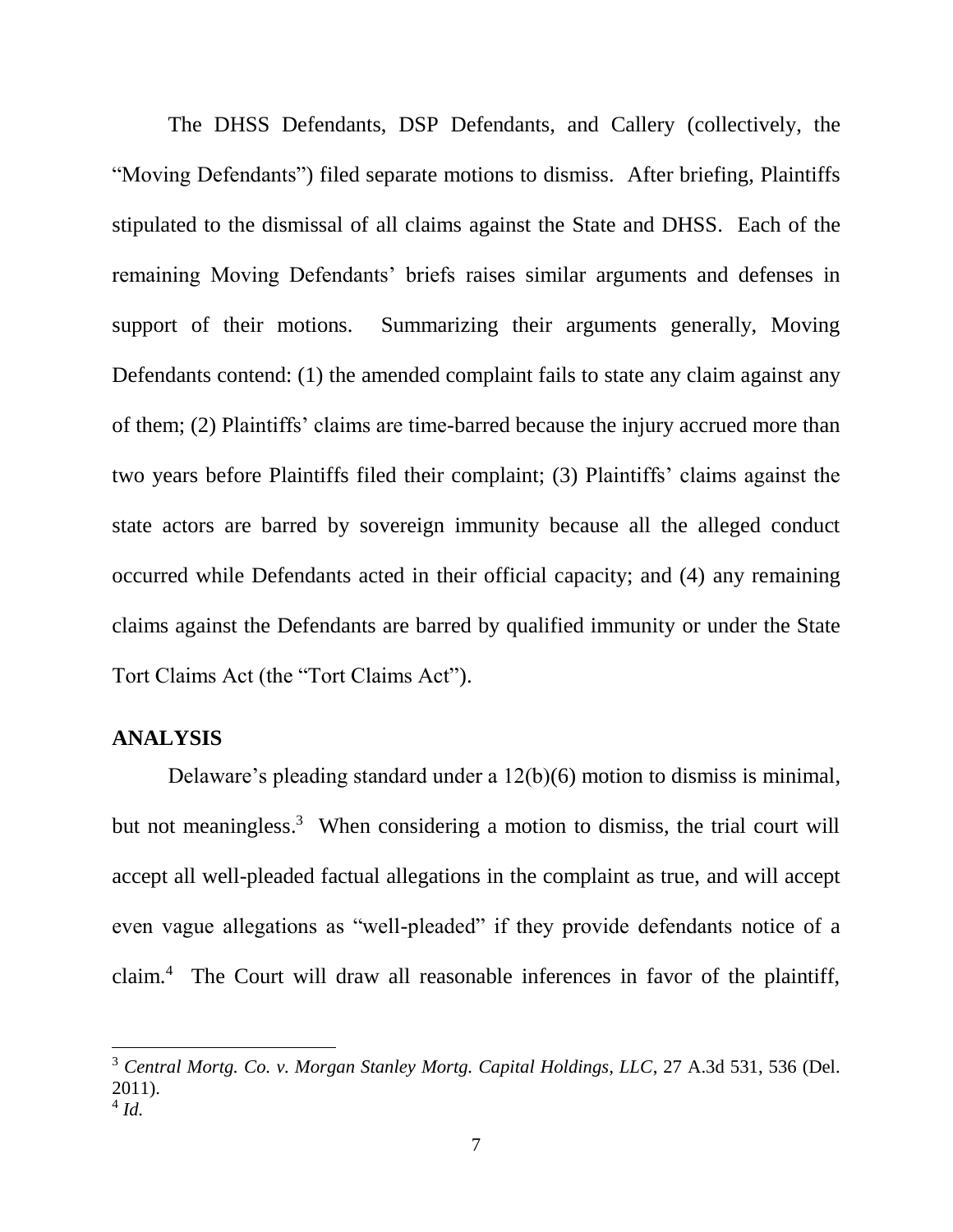denying the motion unless the plaintiff could not recover under any reasonably conceivable set of circumstances susceptible of proof.<sup>5</sup>

Although the United States Supreme Court in the *Twombly-Iqbal* decisions enunciated a "plausibility" standard for pleadings in federal court, the lower "reasonable conceivability" threshold continues to apply in Delaware state courts.<sup>6</sup> With regard to alleged civil rights violations under Section 1983, however, there is disagreement whether a Delaware court should apply a plausibility or conceivability pleading standard.<sup>7</sup> In my view, settled conflict of laws principles require that this Court apply its own procedural rules, including pleading rules, to all claims, even those arising under federal law. 8 Applying the "conceivability" standard does not, however, render federal precedent meaningless to the analysis of this case. Under

l

<sup>5</sup> *Id.*

<sup>6</sup> *Id.* at 537.

<sup>7</sup> Plaintiffs argue Delaware's traditional conceivability standard should apply. *See Spence v. Funk*, 396 A.2d 967, 968 (Del. 1981). Federal courts, however, apply the heightened plausibility standard to Section 1983 claims. *Ashcroft v. Iqbal*, 556 U.S. 662, 678 (2009) (". . . [t]o survive a motion to dismiss, a complaint must contain sufficient factual matter, accepted as true, to 'state a claim to relief that is plausible on its face . . . .' A claim has facial plausibility when the plaintiff pleads factual content that allows the court to draw the reasonable inference that the defendant is liable for the misconduct alleged . . . . [I]t asks for more than a sheer possibility that a defendant has acted unlawfully . . . . Threadbare recitals of the elements of a cause of action, supported by mere conclusory statements do not suffice."). In addition, there is some precedent for applying the heightened plausibility standard in Delaware. *See Eskridge v. Hutchins*, 2017 WL 1076726, \*2 (Del. Super. March 22, 2017) (". . . the Court holds that a Section 1983 claimant in a Delaware State court must plead his or her claim with sufficient particularity to satisfy the plausibility standard. The Court bases its decision on (1) the standard articulated by the United States Supreme Court for federal courts in Section 1983 pleading; and (2) the application of a heightened pleadings standard in a significant number of Delaware Superior Court decisions issued to date.").

<sup>8</sup> RESTATEMENT (SECOND) OF CONFLICT OF LAWS § 122 (AM. LAW INST. 1971); *Meyers v. Intel Corp.*, 2015 WL 227824, at \*3 (Del. Super. Jan. 15, 2015).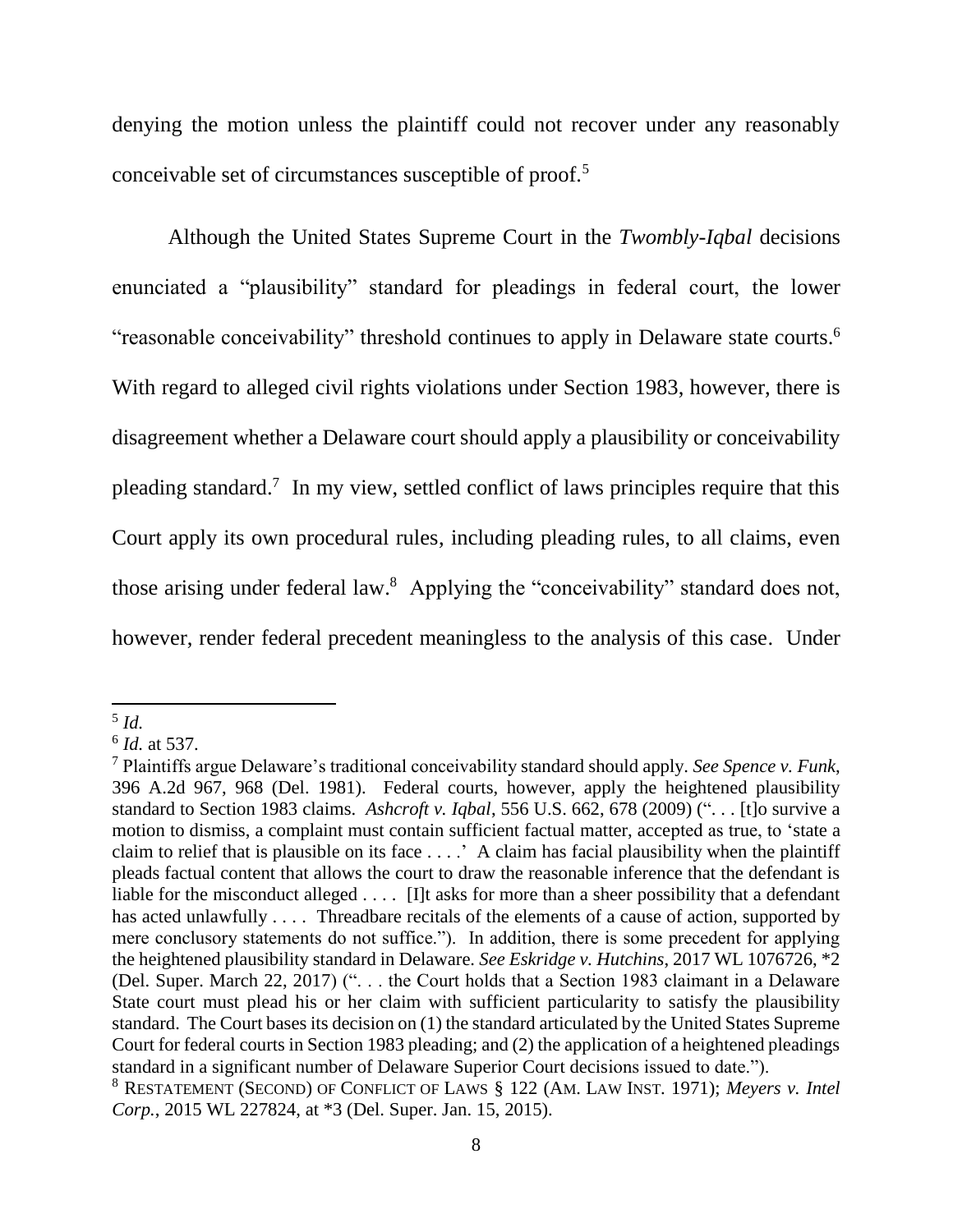either standard, Plaintiffs must allege facts that place Defendants on notice of a claim. Notwithstanding its length, the Amended Complaint largely fails to do that.

### **A. The amended complaint fails to state a claim for IIED against all defendants except Bailey and Bajwa.**

Plaintiffs argue all Defendants are liable for IIED due to the injuries caused by Mr. Dollard's deprivation of a fair trial and his false imprisonment. "A claim for intentional infliction of emotional distress . . . requires proof that the [defendant] intentionally engaged in extreme or outrageous conduct that caused severe emotional distress."<sup>9</sup> Outrageous conduct is "conduct that exceeds the bounds of decency and is regarded as intolerable in a civilized community."<sup>10</sup> "It is for the court to determine, in the first instance, whether the defendant's conduct may reasonably be regarded as so extreme and outrageous as to permit recovery."<sup>11</sup>

The amended complaint names a large number of defendants, each with varying degrees of involvement in Mr. Dollard's criminal case. With the exception of defendants Bailey and Bajwa, however, the amended complaint universally fails to allege facts against any other Moving Defendant sufficient to support an IIED claim. The Moving Defendants named in this count generally may be divided into the following categories: (1) the DSP officers, (2) the OCME supervisors, (3) the

l

<sup>9</sup> *Hunt ex rel. DeSombre v. Dept. of Safety & Homeland Sec.*, 69 A.3d 360, 367 (Del. 2013).

<sup>10</sup> *Goode v. Bayhealth Med. Ctr., Inc.*, 2007 WL 2050761, at \*2 (Del. July 18, 2007).

<sup>&</sup>lt;sup>11</sup> *Hunt ex rel. DeSombre*, 69 A.3d at 367 (quoting the RESTATEMENT (SECOND) OF TORTS  $§$  46(h) (AM. LAW INST. 1965)).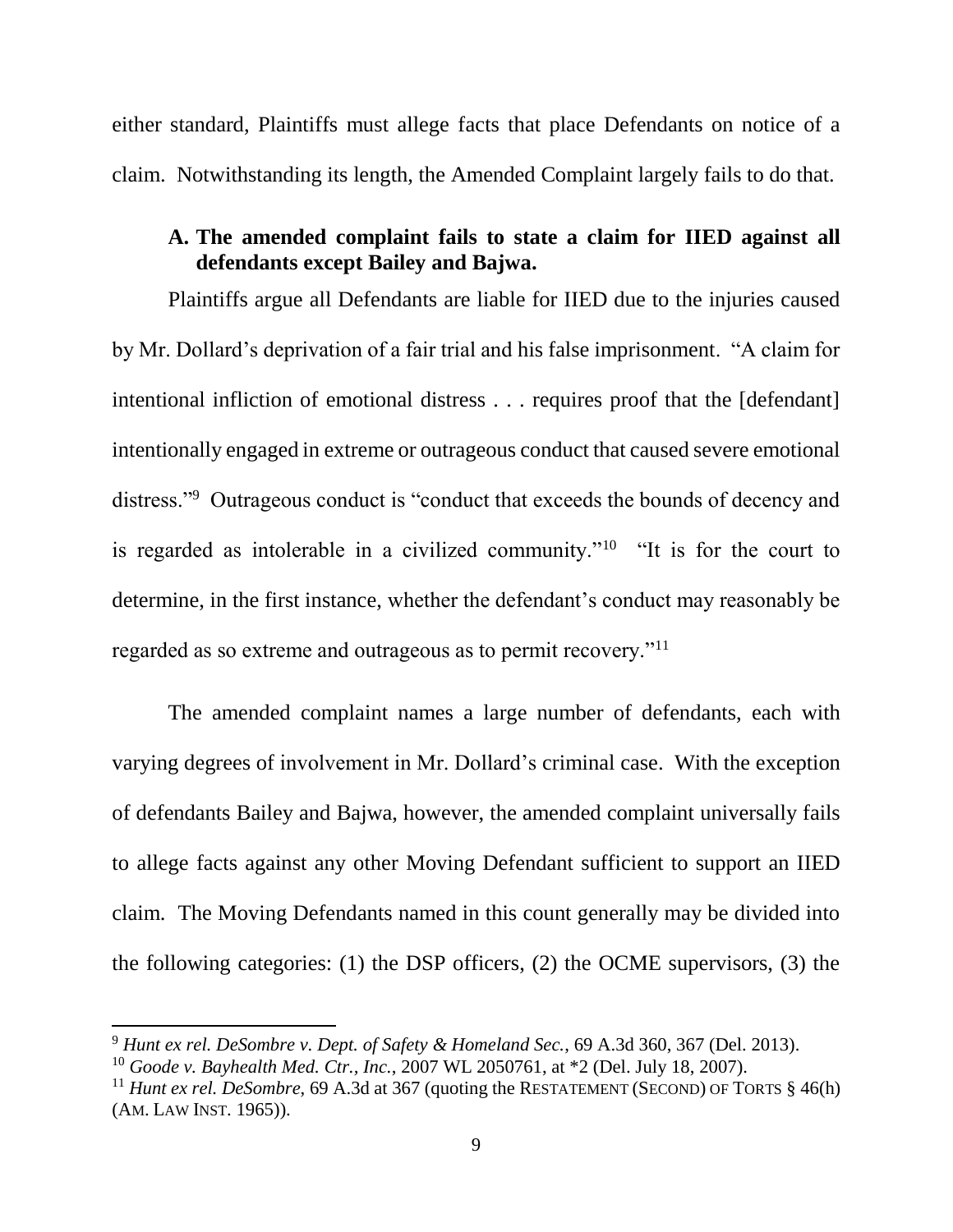OCME employees not involved in the chain of custody in Mr. Dollard's case, and (4) the OCME employees involved in the chain of custody in Mr. Dollard's case.

As to the DSP officers involved in Mr. Dollard's case, the amended complaint simply alleges that they investigated Mr. Dollard, pulled his car over, discovered a large amount of white, powdery substance in a hidden compartment that field-tested as cocaine, and turned the evidence over to the OCME. From those facts, and the fact the substance tested as sugar two years later, the Plaintiffs seek an inference that one or more DSP officers planted or tampered with evidence.

Plaintiffs' allegations regarding the OCME supervisors are even more tangential as it relates to Mr. Dollard's criminal case. Nothing in the amended complaint alleges the OCME supervisors were involved in, or even aware of, Mr. Dollard's criminal case. Rather, the amended complaint merely regurgitates the mismanagement of the OCME detailed in the investigative reports by the Attorney General's office and Andrews International. From these reports, Plaintiffs seek an inference that the OCME supervisors' mismanagement of the office deprived him of a fair trial.

Similarly, Plaintiffs' allegations regarding the OCME employees not in the chain of custody in Mr. Dollard's criminal case fail to permit any inference that those defendants' conduct caused Mr. Dollard's emotional distress. Plaintiffs allege these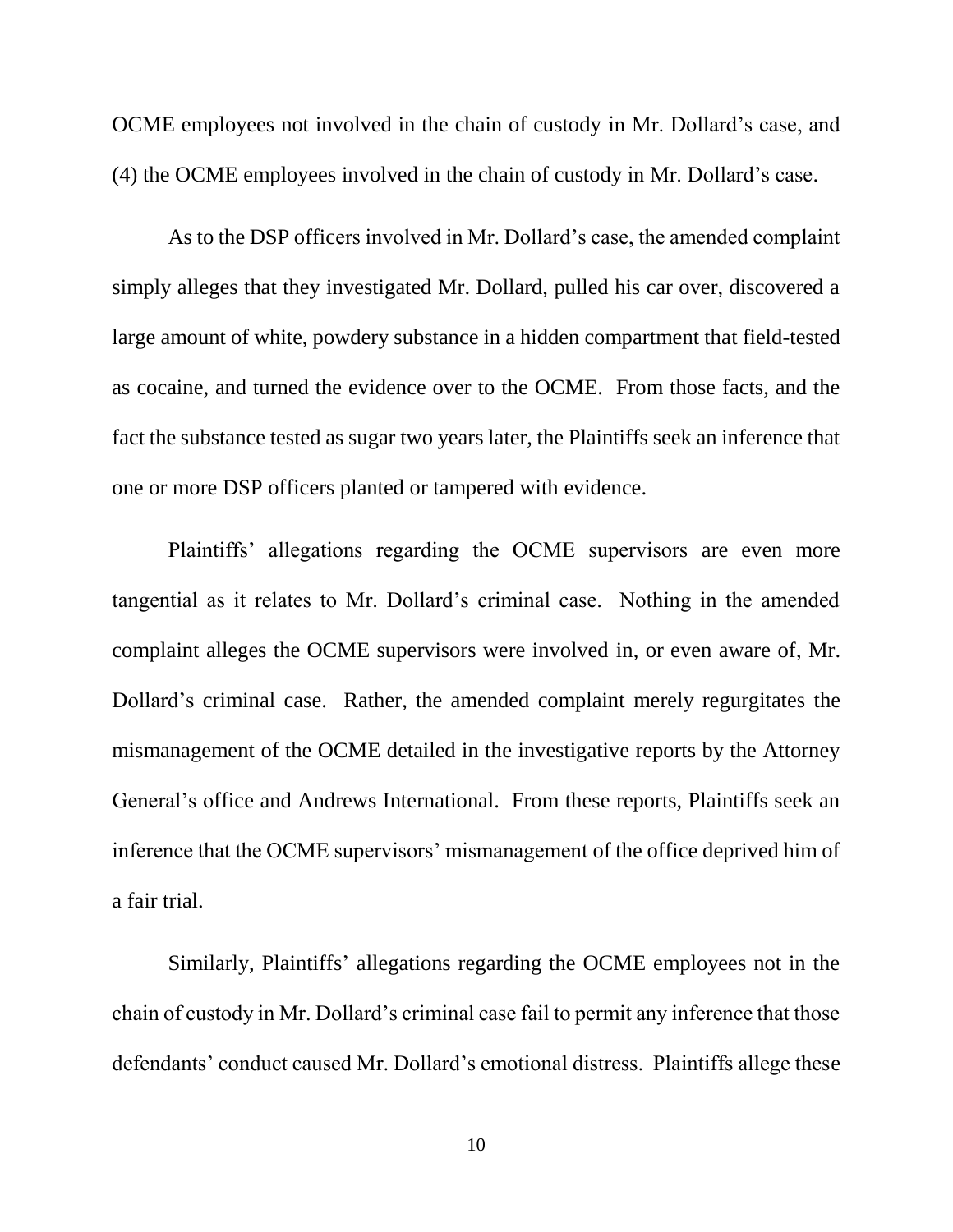OCME employees were ill-prepared to perform their jobs and often failed to follow procedures. The amended complaint, however, does not allege they were involved in processing, transporting, or handling the evidence in Mr. Dollard's criminal case, or even were aware of his case.

In their IIED claims against these first three categories of Moving Defendants, Plaintiffs essentially ask this Court to infer that because an evidentiary exhibit retested over two years after Mr. Dollard's arrest turned out to be confectioner's sugar, it is reasonable to infer that *anyone* in the chain of custody, or anyone who worked at the OCME office and was mentioned in the later investigation of that office, might have planted, dry-labbed, or otherwise tampered with the evidence. That inference, more accurately characterized as a "leap," is not one this Court fairly may draw without some additional allegation tying the individual defendant to both the chain of custody *and* some history of misconduct that the Court may infer also occurred in this case.

In contrast to the first three categories, Plaintiffs' allegations permit an inference, under Delaware's liberal pleadings standard, that Bailey and Bajwa engaged in outrageous conduct—specifically tampering with evidence in Mr.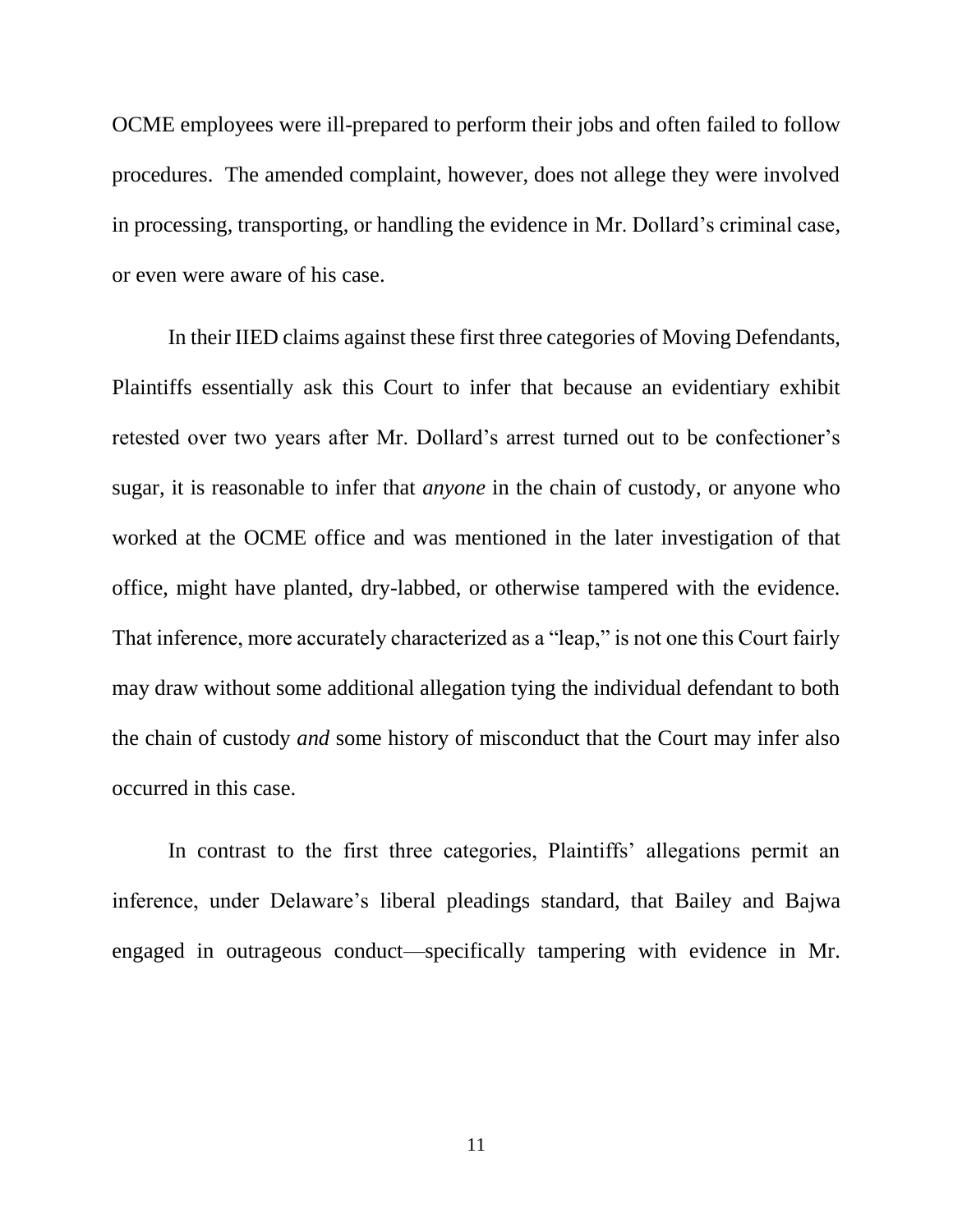Dollard's case—that caused Mr. Dollard's emotional distress.<sup>12</sup> The amended complaint alleges Woodson was charged with trafficking cocaine and tampering with physical evidence. Bailey allegedly kept separate boxes of evidence even though she was not trained or authorized to handle evidence. Bajwa mishandled evidence in the Walker case and had a history of tampering with evidence. These defendants also specifically are tied to the chain of custody in Mr. Dollard's case. Woodson received Mr. Dollard's evidence from Officer McCarthy and deposited it at the OCME. Bailey received the evidence from Woodson and transported it to Bajwa, whose testing purportedly indicated the powder was cocaine. Two years later, the evidence was retested and identified as confectioner's sugar. Under the plausibility standard applicable at this stage of the proceedings, the amended complaint alleges sufficient facts for the Court to infer that Bailey and/or Bajwa may have tampered with the evidence in this case.

#### **B. The amended complaint fails to state a Section 1983 claim against all individual Defendants except Bailey and Bajwa.**

The amended complaint alleges all individual Defendants deprived Mr. Dollard of his due process rights and a fair trial through their policies and practices

 $\overline{a}$ 

 $12$  Notwithstanding the State's argument otherwise, allegations that a state employee planted, tampered with, or falsified evidence in a criminal case, leading to a defendant's wrongful conviction and incarceration, more than adequately states a conceivable claim for IIED.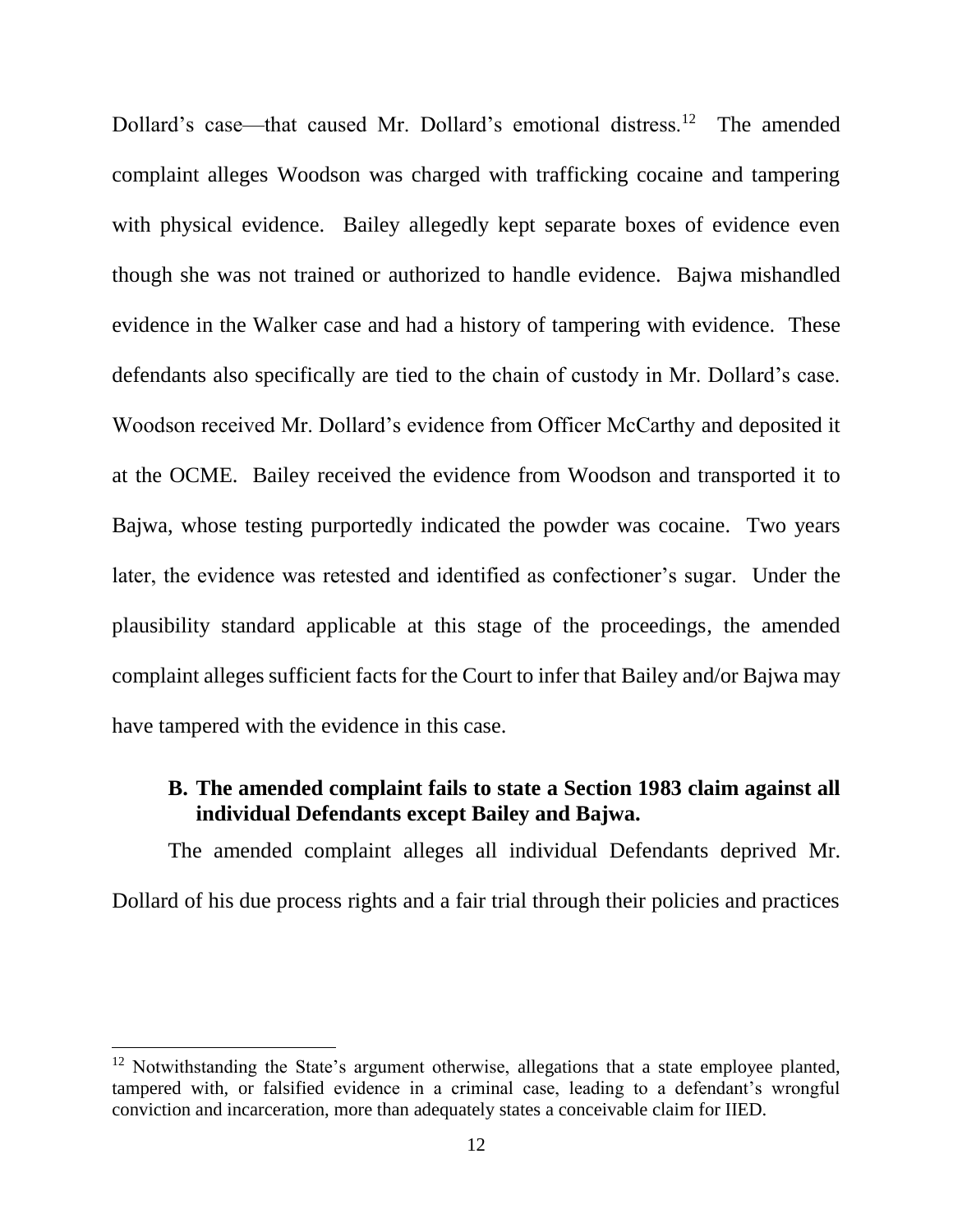that were inconsistent with the proper handling of evidence.<sup>13</sup> Under  $42$ U.S.C. § 1983, "[e]very person who, under color of any statute . . . of any State . . . subjects or causes to be subjected, any citizen of the United States . . . to the deprivation of any rights, privileges, or immunities secured by the Constitution and laws, shall be liable to the party injured in an action at  $law \dots$ <sup>14</sup> To prevail, a plaintiff must demonstrate (1) deprivation of a right under the United States Constitution (2) by a person acting under color of State law.<sup>15</sup>

To state a claim against a particular defendant under Section 1983, Plaintiffs must allege specific conduct by that defendant that violated Mr. Dollard's constitutional rights.<sup>16</sup> Plaintiffs may not plead in a collective fashion by naming a group of defendants without identifying "*who* is alleged to have done *what* to whom."<sup>17</sup> Requiring individualized pleading for a Section 1983 claim does not, as Plaintiffs argue, improperly heighten Delaware's pleading standard from conceivability to plausibility. Federal law is clear that a Section 1983 claim must be stated against each individual defendant because such a claim may not be made against a state or its agencies.<sup>18</sup> Therefore, by requiring a plaintiff to plead the "who"

 $\overline{a}$ 

<sup>&</sup>lt;sup>13</sup> Plaintiffs initially alleged Section 1983 claims against DHSS and the State, but withdrew those claims in response to Defendant DHSS's motion to dismiss. Pls.'s Answer Br. Def. DHSS's Mot. Dismiss at 21.

<sup>&</sup>lt;sup>14</sup> Civil Action for the Deprivation of Rights, 42 U.S.C. § 1983 (2016).

<sup>15</sup> *West v. Atkins*, 487 U.S. 42, 49 (1988).

<sup>16</sup> 42 U.S.C. § 1983.

<sup>17</sup> *Robbins v. Oklahoma*, 518 F.3d 1242, 1250 (10th Cir. 2008) (emphasis in the original).

<sup>18</sup> *Will v. Michigan Dept. St. Police*, 491 U.S. 58 (1989).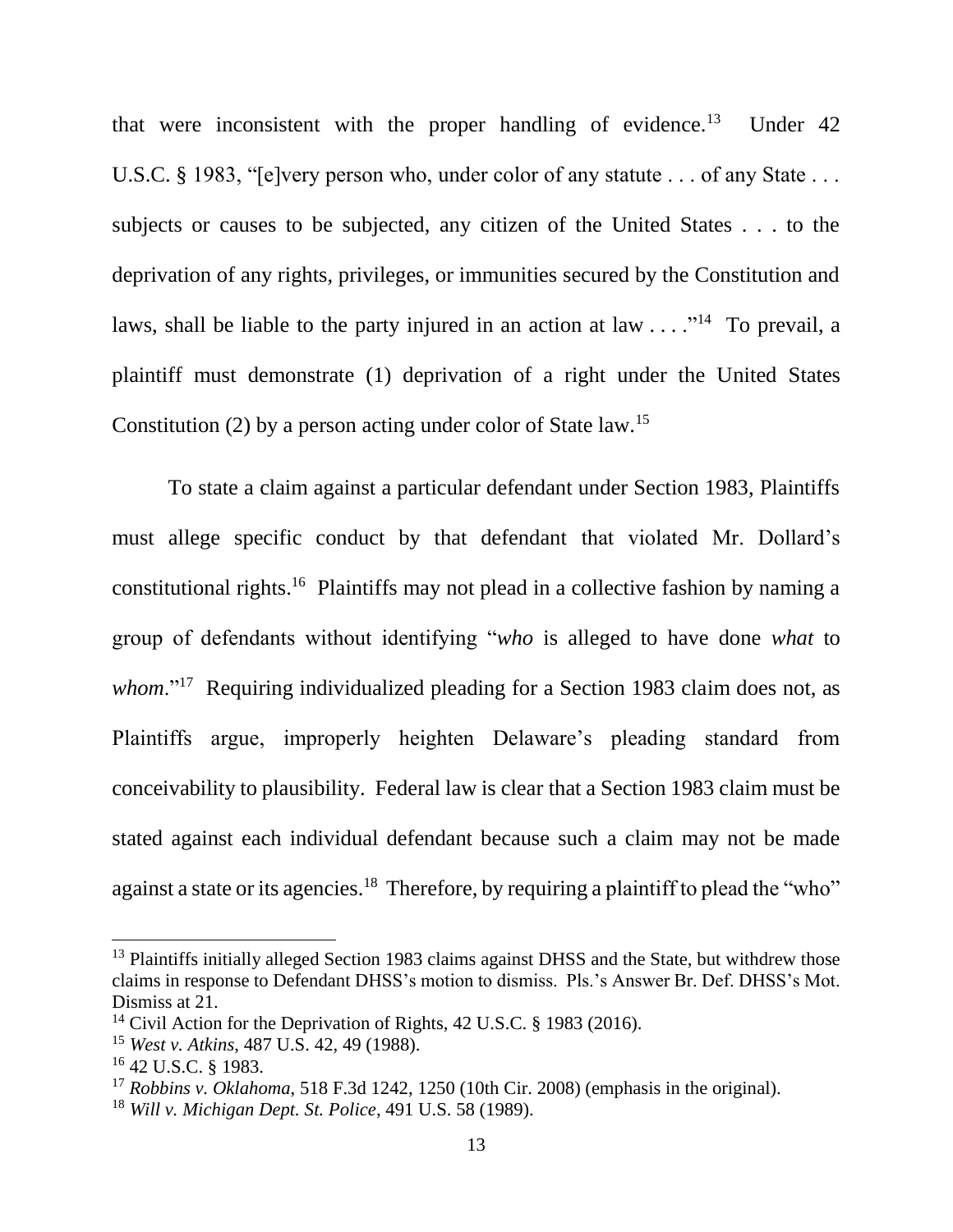and "what" of a Section 1983 claim, the courts avoid allowing a plaintiff to plead in the collective and thereby pursue a claim that, in effect, is one against the state. Although the level of specificity required may be slightly lower under Delaware's pleading standard, substantive federal law precludes the generalized "kitchen sink" approach employed in much of the amended complaint.

Applying this standard, Plaintiffs have not pleaded a Section 1983 claim against any moving defendant except Bailey and Bajwa. The amended complaint employs a scattershot approach that fails adequately to allege any facts implicating any other moving DHSS Defendant in an action that conceivably violated Mr. Dollard's constitutional rights. The amended complaint discusses at length the OCME's negligent operation around the time Dollard first was arrested and tried. Notwithstanding the low pleading standard, however, Plaintiffs have alleged no circumstances where any moving defendant acting in their individual capacity, other than Bailey and Bajwa, was involved in Mr. Dollard's case or engaged in conduct that affected Mr. Dollard's rights. Nothing in the amended complaint alleges any of the other individual moving DHSS Defendants came in contact with or even was aware of Mr. Dollard's case.

Plaintiffs seek to attach liability to the OCME supervisor defendants—*i.e.*, Callery, Brown, and Honse—by arguing their allegedly negligent supervision permitted a custom at the OCME that deprived Mr. Dollard of his constitutional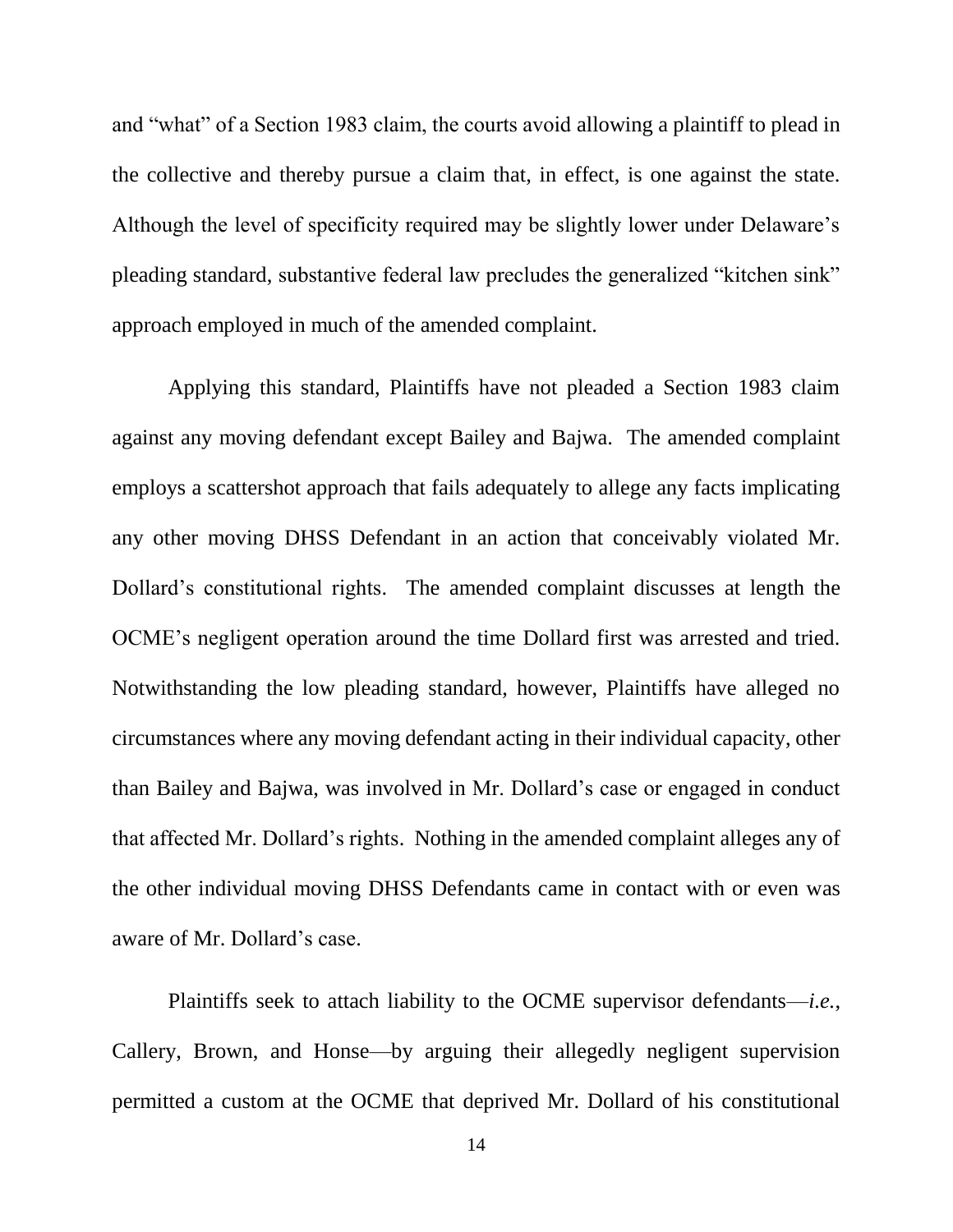rights. In support of this theory, Plaintiffs first cite *Parkell v. Danberg*, <sup>19</sup> in which the Third Circuit Court of Appeals held supervisors can be liable under Section 1983 if they (1) establish a "policy, practice, or custom which *directly* caused the constitutional harm;"<sup>20</sup> or (2) "participated in violating plaintiff's rights, directed others to violate them, or, as the persons in charge, had knowledge of and acquiesced in their subordinates' violations."<sup>21</sup> Plaintiffs, however, do not allege the OCME supervisors established a policy or custom designed to dry lab and falsify evidence, nor do they allege the supervisors had knowledge of and acquiesced to the violations. Rather, Plaintiffs allege that the supervisors deliberately were indifferent to the actions of their subordinates.<sup>22</sup> Deliberate indifference, however, is insufficient to establish supervisor liability under *Parkell*. Accordingly, the amended complaint fails to allege facts sufficient to establish supervisor liability under *Parkell*.

In an effort to expand the scope of supervisor liability under Section 1983 to fit their custom-based argument, Plaintiffs cite *Natale v. Camden Cty. Corr. Facility*, in which the Third Circuit held:

> [A] . . . custom may . . . exist where 'the policymaker has failed to act affirmatively at all. [though] the need to take some action to control the agent of the government is so obvious, and the inadequacy of existing practice so likely

<sup>19</sup> 833 F.3d 313 (3d Cir. 2016).

<sup>20</sup> *Id.* (quoting *Santiago v. Warminster Twp.*, 629 F.3d 121, 129 n.5 (3d Cir. 2010) (emphasis added)).

 $^{21}$  *Id.* 

<sup>22</sup> Pls.' Answer Br. DHSS's Mot. Dismiss at 26.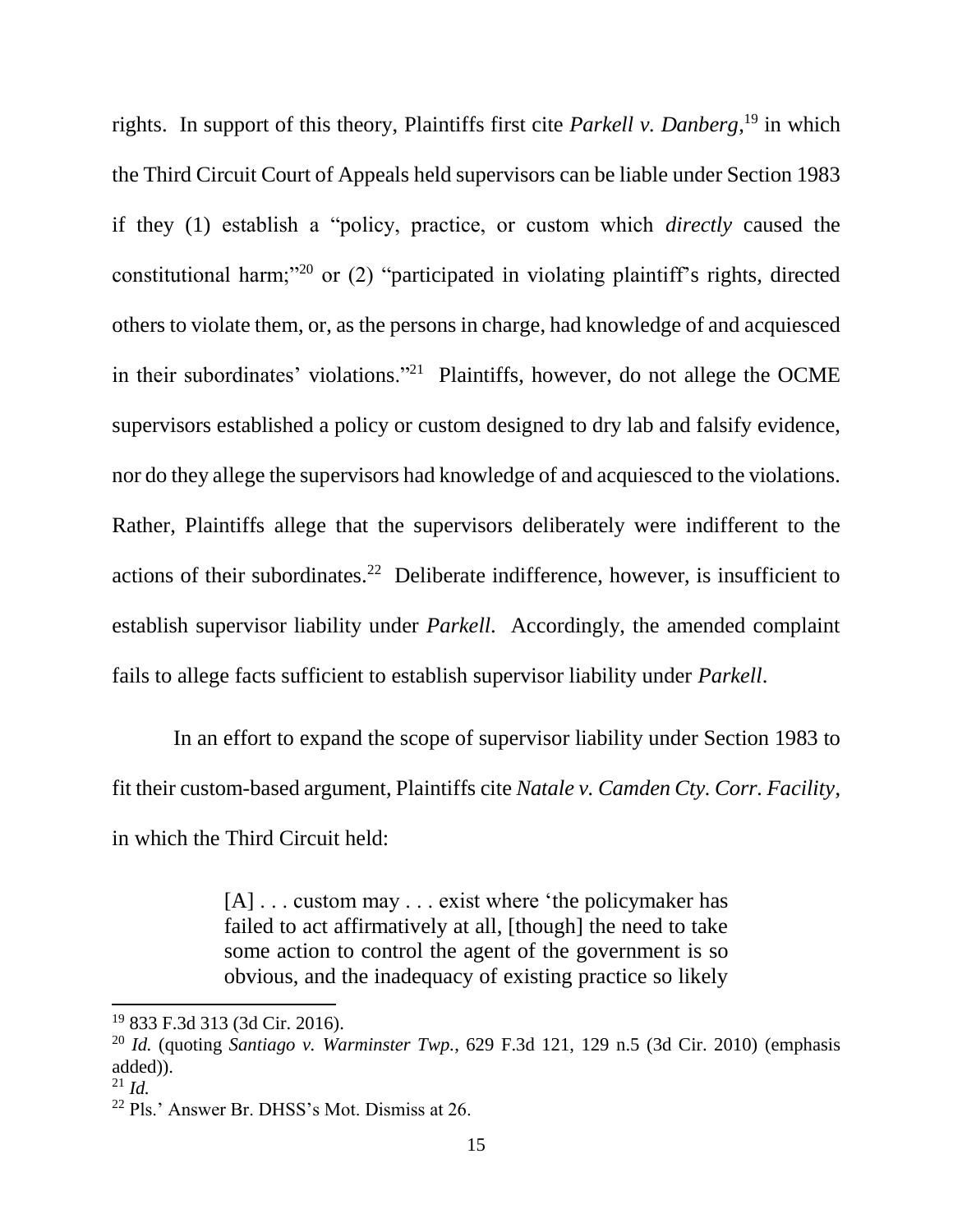to result in the violation of constitutional rights, that the policymaker can reasonably be said to have been deliberately indifferent to the need.<sup>23</sup>

The *Natale* custom analysis, however, applies to entity liability, not supervisor liability.<sup>24</sup> Here, the amended complaint arguably alleges that Mr. Dollard was deprived of his constitutional rights due to the obvious inadequacy of OCME's practices and controls. At best, however, such a claim might succeed against DHSS under *Natale*'s entity liability analysis. For reasons explained below, however, and as Plaintiffs already conceded by dismissing their claims against DHSS, Plaintiffs' claims against DHSS are barred by sovereign immunity.<sup>25</sup>

Finally, the amended complaint fails to allege any conduct whatsoever on behalf of the DSP officers that permits an inference that they engaged in any conduct that violated Mr. Dollard's rights. The mere fact that the police arrested Mr. Dollard and collected evidence that two years later tested as confectioner's sugar does not permit an inference the DSP officers planted evidence or otherwise violated Mr. Dollard's constitutional rights.

### **C. Plaintiffs'** *respondeat superior* **claims are moot.**

 $\overline{a}$ 

 $23$  318 F.3d 575, 584 (3d Cir. 2016) (internal quotation marks omitted).

 $^{24}$  *Id.* ("There are three situations where acts of a government employee may be deemed to be the result of a policy or custom of the government entity for whom the employee works, thereby rendering the *entity* liable under § 1983.") (emphasis added).

<sup>&</sup>lt;sup>25</sup> Moreover, even if the *Natale* customs analysis extended to the OCME supervisors, those claims also would be barred under principles of sovereign immunity. The claim that a policymaker deliberately was indifferent to the need for a specific policy or practice necessarily implicates a supervisor's official job duties and cannot be viewed as an individual capacity claim.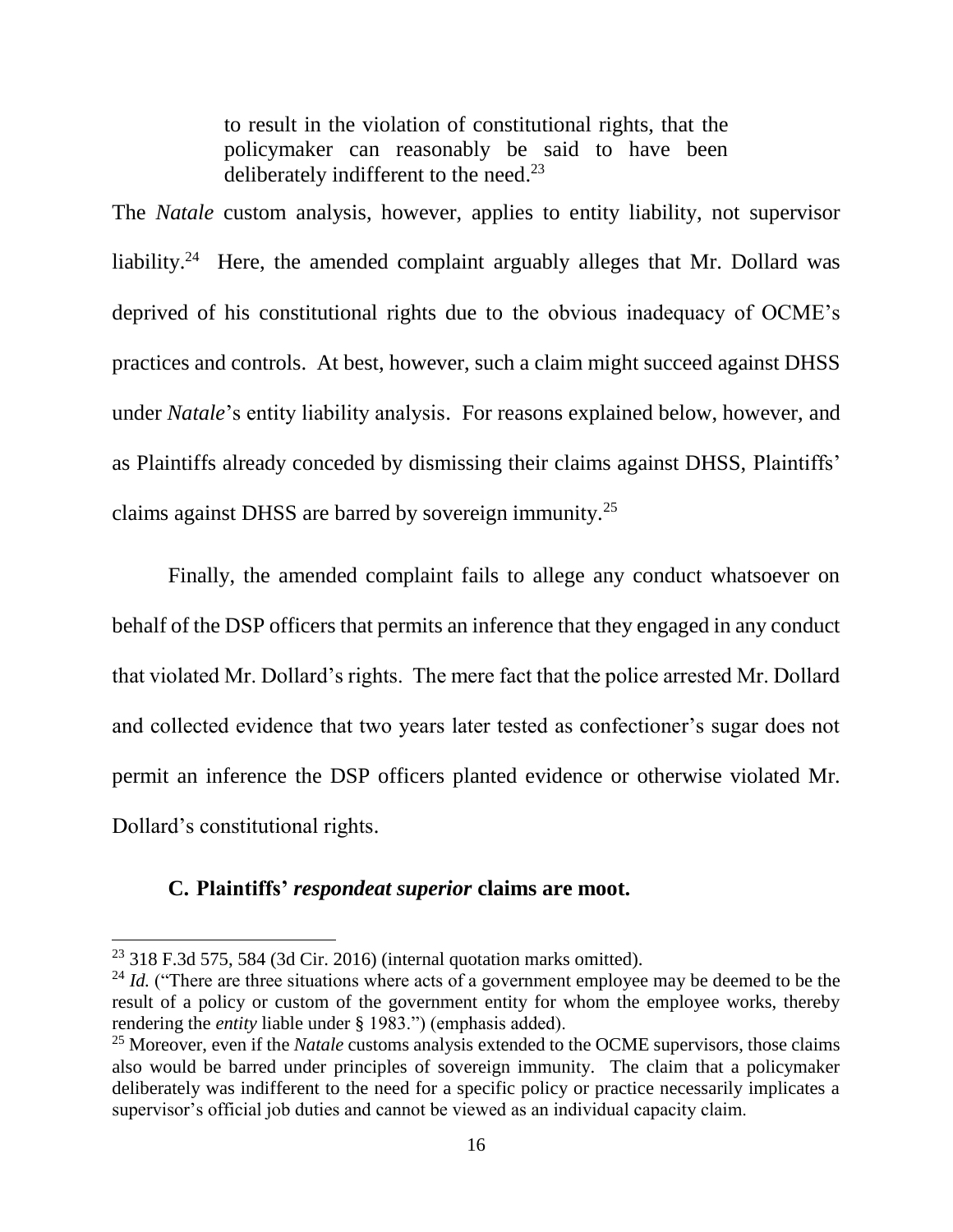Count II of the amended complaint advances claims against defendants Callery, Brown, Honse, DSP, DHSS, and the State under the theory of *respondeat superior* for employing or supervising the other, individual Defendants. On January 17, 2018, the Court granted a stipulation of dismissal for the State and DHSS, and all claims against those Defendants therefore are moot.<sup>26</sup> As Plaintiffs largely conceded at oral argument,<sup>27</sup> defendants Callery, Brown, and Honse are not the individual DHSS Defendants' employers and therefore cannot be liable under the theory of *respondeat superior*. 28 Because I conclude the claims against the individual DSP Defendants fail to state a claim, Plaintiffs' *respondeat superior* claim against DSP is moot. All Plaintiffs' *respondeat superior* claims therefore fail to state a cognizable claim.

 $\overline{a}$ 

<sup>26</sup> Docketed January 17, 2018 (Transaction I.D.: 61576674).

<sup>27</sup> *Dollard v. Callery*, C.A. No. N16C-01-102AML, at 65-67 (Del. Super. Jan. 16, 2018) (TRANSCRIPT).

 $^{28}$  Although the parties did not identify case law directly on point, in other, similar contexts, this Court has concluded that a supervisor is not an employer. *See, e.g.*, *Stoppel v. Henry*, 2011 WL 55911, at \*4 (Del. Super. Jan. 4, 2011); *Meltzer v. City of Wilmington*, 2008 WL 4899230, at \*1 (Del. Super. Aug. 6, 2008); *see also* 19 *Del. C.* § 1702(2) ("Employer" for the purposes of the Delaware Whistleblowers' Protection Act "means any person, partnership, association, sole proprietorship, corporation or other business entity, including any department, agency, commission, committee, board, council, bureau, or authority or any subdivision of them in state, county or municipal government. One shall employ another if services are performed for wages or under any contract of hire, written or oral, express or implied."); 19 *Del. C.* § 1302(p) (defining "public employer" or "employer" for purposes of the Public Employment Relations Act as "the State, any county of the State or any agency thereof, and/or any municipal corporation, municipality, city or town located within the State or any agency thereof, which upon the affirmative legislative act of its common council or other governing body has elected to come within the former Chapter 13 of this title or which hereafter elects to come within this chapter, or which employs 100 or more full-time employees.").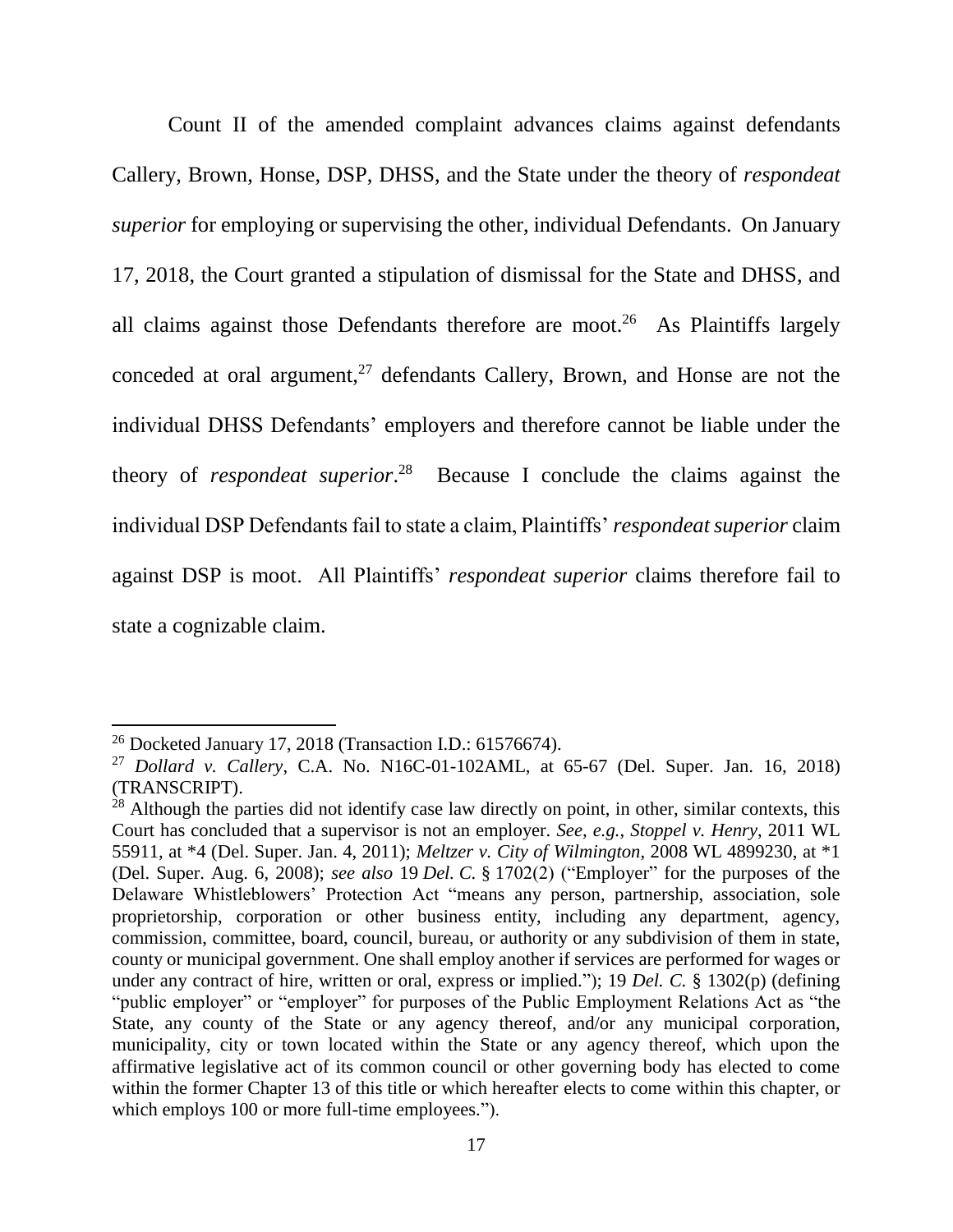#### **D. Mrs. Dollard's loss of consortium claim is derivative and therefore only can proceed against the remaining Defendants.**

Mrs. Dollard claims loss of consortium against all Defendants. Loss of consortium is a derivative claim that does not survive if the underlying claims, in this case intentional infliction of emotional distress and Section 1983, are extinguished.<sup>29</sup> Accordingly, Mrs. Dollard only may maintain her loss of consortium claim against Bailey, Bajwa, and the Non-moving Defendants.

### **E. The amended complaint adequately alleges facts that, if true, would toll the statute of limitations.**

Moving Defendants contend Plaintiffs' claims are barred by the statute of limitations because Mr. Dollard's arrest occurred in June 2012, and personal injury actions and constitutional claims are time-barred after two years.<sup>30</sup> In response, Plaintiffs argue their claims are premised on injuries unaccompanied by force and therefore are subject to a three-year limitations period.<sup>31</sup> Further, Plaintiffs argue the statute of limitations was tolled because their injuries inherently were unknowable or Defendants fraudulently concealed their actions.

The statute of limitations is an affirmative defense, but it may be asserted in a motion to dismiss.<sup>32</sup> Here, there is a dispute as to whether a two- or three-year statute

<sup>29</sup> *Jones v. Elliott*, 551 A.2d 62, 64 (Del. 1988).

<sup>30</sup> 10 *Del. C.* § 8119.

<sup>31</sup> 10 *Del. C.* § 8106(a).

<sup>32</sup> *Gadow v. Parker*, 865 A.2d 515, 519 (Del. 2005) ("The Superior Court Civil Rules expressly permit a defendant to raise the defense of limitations in a motion to dismiss or in a first responsive pleading to the complaint.").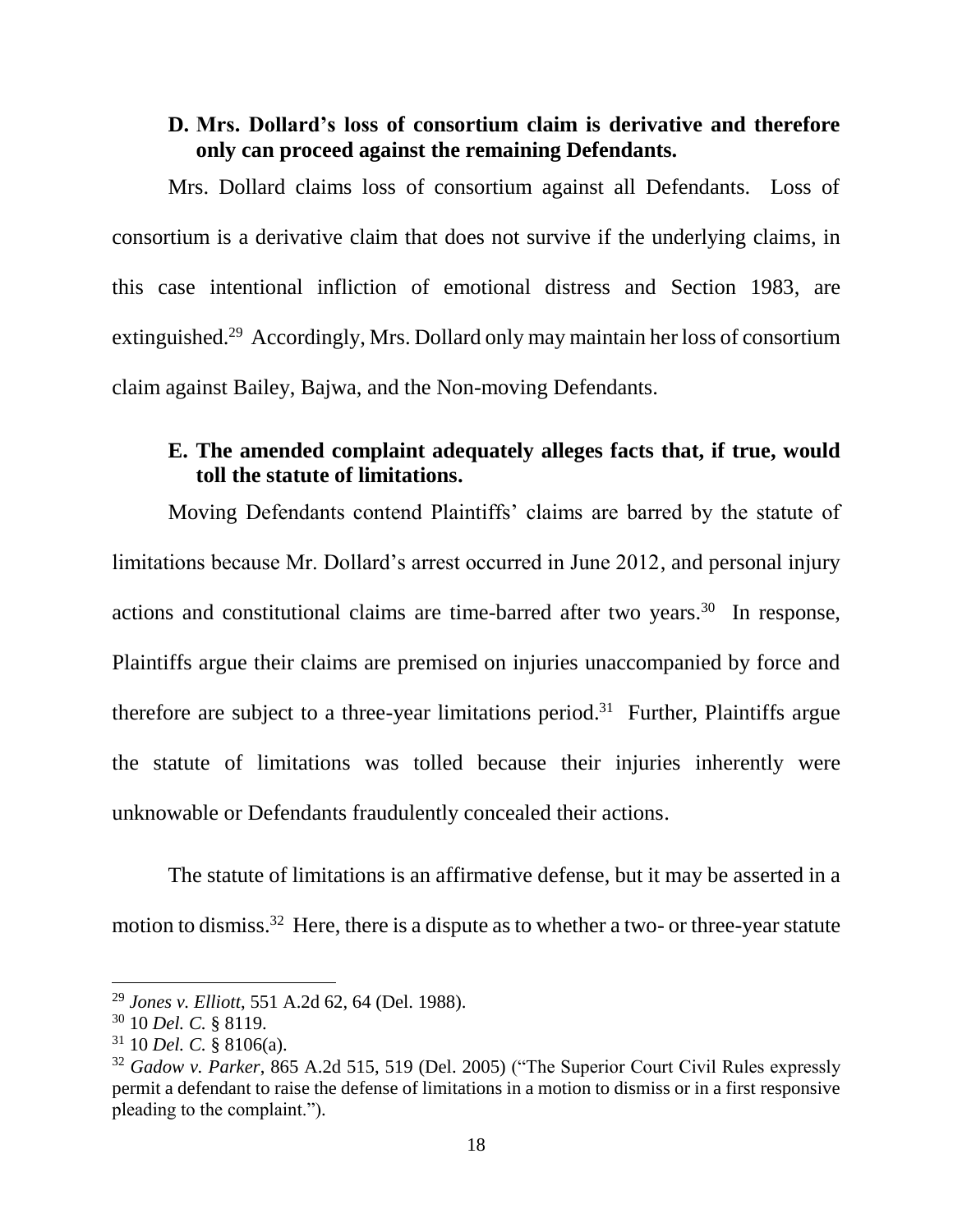of limitations applies. $33$  Plaintiffs argue that their claims are based on injuries unaccompanied by force, and that 10 *Del. C.* § 8106 provides for a three-year statute of limitations in such cases. On the other hand, DHSS cites a case in which this Court applied a two-year statute of limitations to IIED claims.<sup>34</sup> The Court need not resolve that issue, however, because the amended complaint alleges sufficient facts to support a conclusion that the action was tolled until at least January 2014, two years before Plaintiffs initiated this action.

Generally, a cause of action accrues when the wrongful act occurs.<sup>35</sup> A "plaintiff's ignorance of injury or loss will not delay the accrual of his cause of action."<sup>36</sup> The "time of discovery" exception applies, however, when the injuries are both (1) "inherently unknowable," and (2) sustained by a "blamelessly ignorant" plaintiff.<sup>37</sup> Additionally, the statute is tolled if the injury fraudulently was concealed. "Fraudulent concealment requires an affirmative act of concealment or 'actual artifice' by a defendant that prevents a plaintiff from gaining knowledge of the facts."<sup>38</sup>

 $\overline{a}$ 

<sup>33</sup> *Compare* Def. Callery's Mot. Dismiss 15, *with* Pls.' Answer to Def. Callery's Mot. Dismiss 28. <sup>34</sup> Def. DHSS's Reply Br. Supp. Mot. Dismiss 16 (citing *Ayres v. Jacobs & Crumplar, P.A.*, 1996 WL 769331, at \*5 (Del. Super. Dec. 31, 1996)).

<sup>35</sup> *Isaacson, Stolper & Co. v. Artisan's Sav. Bank*, 330 A.2d 130 (Del. 1974).

<sup>36</sup> *Kaufman v. C.L. McCabe & Sons, Inc.*, 603 A.2d 831, 834 (Del. 1992) (citing *Mastellone v. Argo Oil Corp.*, 82 A.2d 379 (Del. 1951)).

<sup>37</sup> *Id.* at 835.

<sup>38</sup> *Weiss v. Swanson*, 948 A.2d 433, 451-52 (Del. Ch. 2008).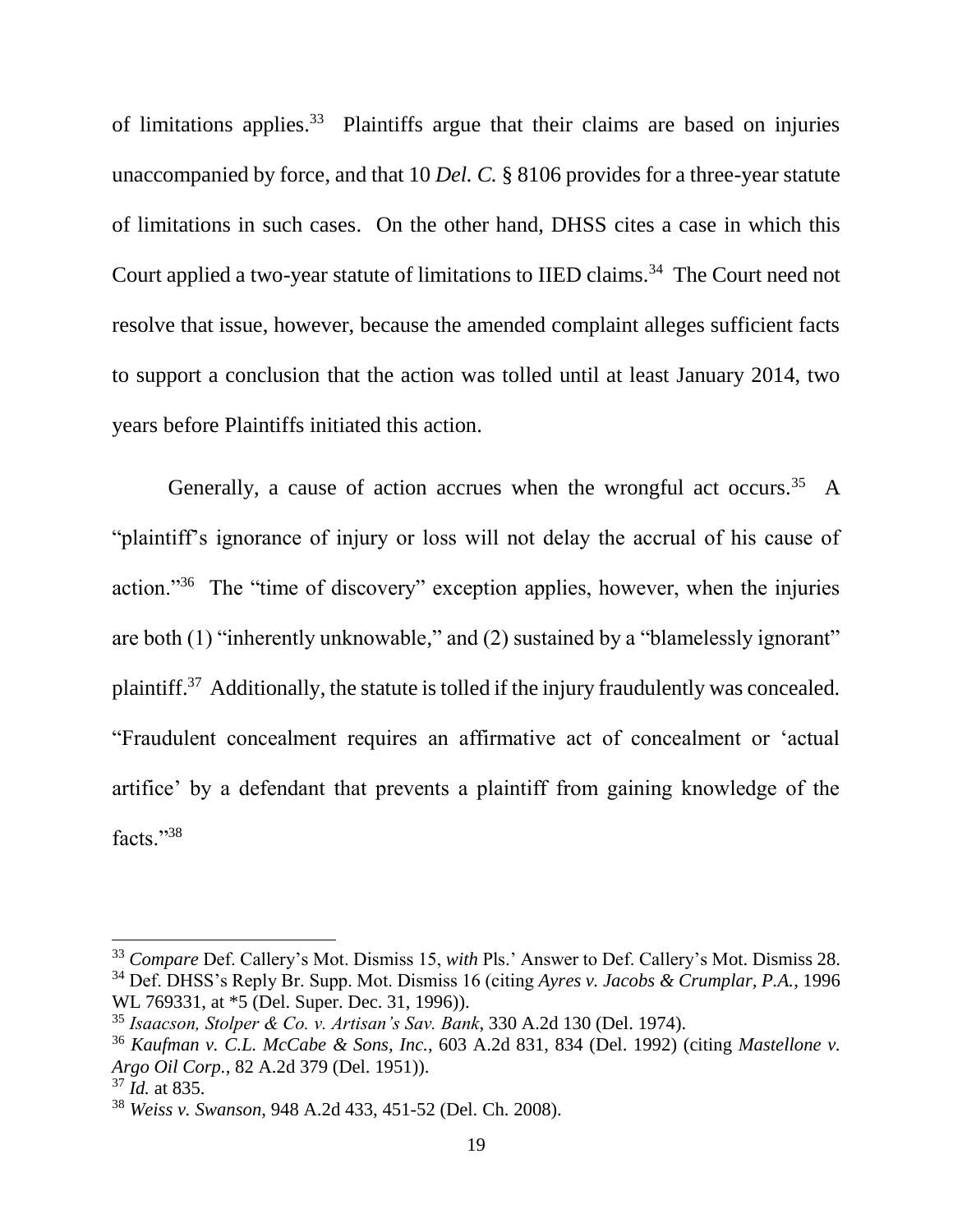Although Mr. Dollard's arrest occurred in June 2012, his alleged injury—the deprivation of a fair trial through falsified evidence—only was discovered in late 2014. The amended complaint adequately alleges Mr. Dollard's injury was unknowable or fraudulently was concealed by unknown individuals working at OCME who falsified test results, dry-labbed evidence, or covertly replaced evidence with confectioner's sugar. Plaintiffs filed this case in January 2016, and the amended complaint permits a reasonable inference that the statute of limitations was tolled until late 2014, when the falsified evidence was discovered. The defendants who remain in the case, however, may renew a statute of limitations argument, if appropriate, on a fuller record.

#### **F. Sovereign immunity does not bar Plaintiffs from suing DSP or Callery in his individual capacity, but does bar Plaintiffs from suing DHSS.**

Although Defendants' sovereign immunity arguments are moot because I already have concluded the amended complaint fails to state a claim against these defendants, I nonetheless briefly address those arguments for the sake of a complete record. Callery argues all claims against him are barred under sovereign immunity because all alleged wrongdoing occurred while he was acting under color of state law in his official capacity.<sup>39</sup> Regarding Callery, Plaintiffs argue sovereign immunity does not apply because they are suing Callery solely in his individual

<sup>39</sup> *See Ringer v. Smith*, 1994 WL 750319, at \*2 (Del. Super. Nov. 23, 1994).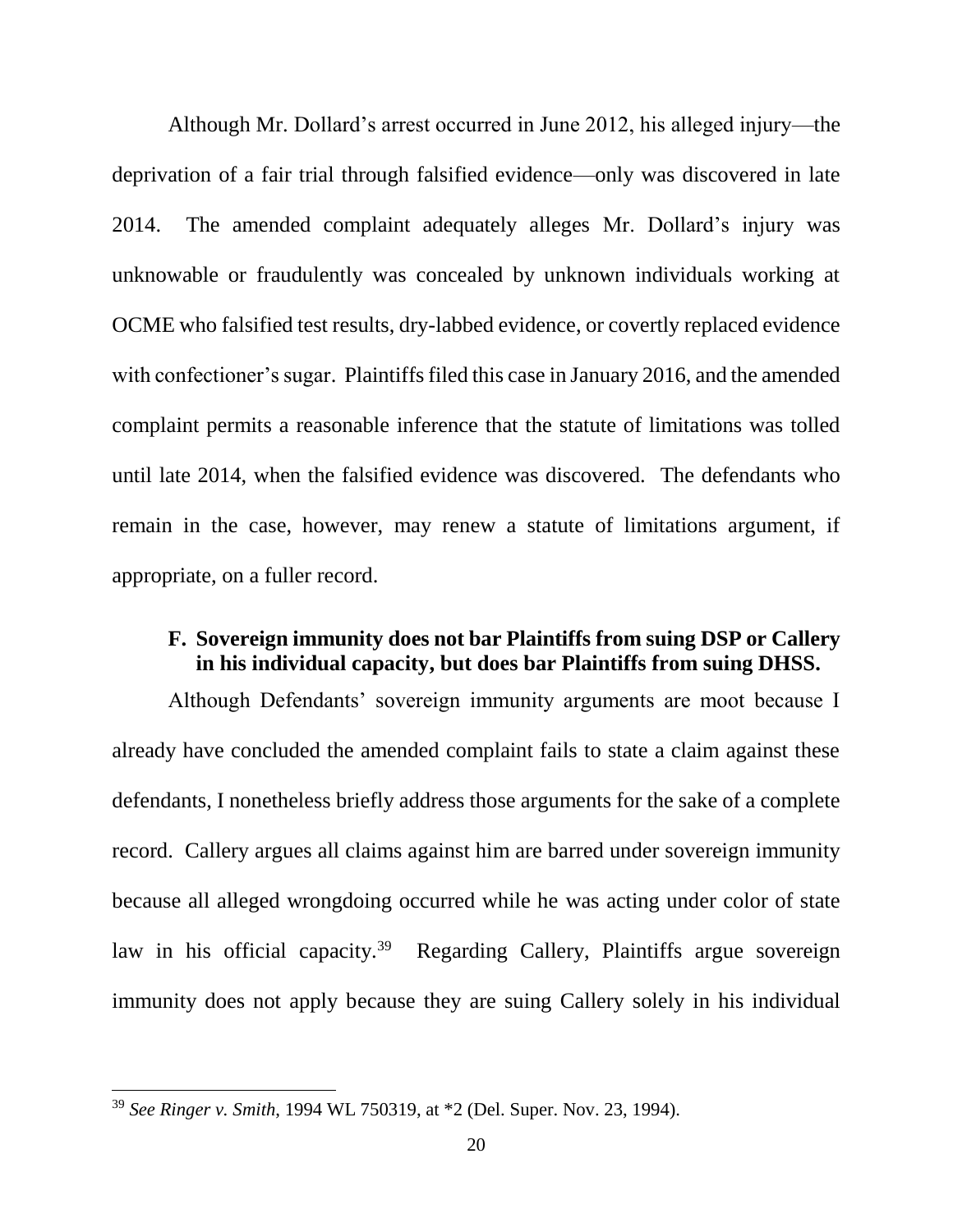capacity. Additionally, because Plaintiffs brought claims against DSP and DHSS, those claims also must demonstrate waiver of sovereign immunity.

# **1. Sovereign immunity does not bar claims against Callery in his individual capacity.**

When it is unclear from a complaint whether a plaintiff intends to sue a defendant in his individual or official capacity, the Third Circuit employs a "course of proceedings" test.<sup>40</sup> Under this test, the Court examines "the substance of the pleadings and the course of proceedings in order to determine whether the suit is for individual or official liability,"<sup>41</sup> regardless of whether the complaint identifies the capacity in which a defendant is sued. The Court considers "the nature of the plaintiff's claims, requests for compensatory or punitive damages, and the nature of any defenses raised in response to the complaint, particularly claims of qualified immunity."<sup>42</sup> The essential inquiry is whether a plaintiff's intention to hold a defendant personally liable fairly can be ascertained from the pleadings.<sup>43</sup>

Here, apart from the supervision claim under Section 1983, it appears Plaintiffs intended to sue Callery in his individual capacity.<sup>44</sup> The amended complaint alleged Callery acted in an intentional manner. Plaintiffs sought punitive

<sup>40</sup> *Davis v. Thomas*, 2009 WL 3112318, at \*3 (D. Del. Sept. 25, 2009).

<sup>41</sup> *Pride v. Does*, 997 F.2d 712, 715 (10th Cir. 1993).

<sup>42</sup> *Moore v. City of Harriman*, 272 F.3d 769, 772 n.1 (6th Cir. 2001).

<sup>43</sup> *Davis*, 2009 WL 3112318, at \*3.

<sup>&</sup>lt;sup>44</sup> As previously noted, Plaintiffs' claims against Callery under Section 1983 relating to OCME policies or lack thereof are by their nature official capacity claims. *See supra* n. 25.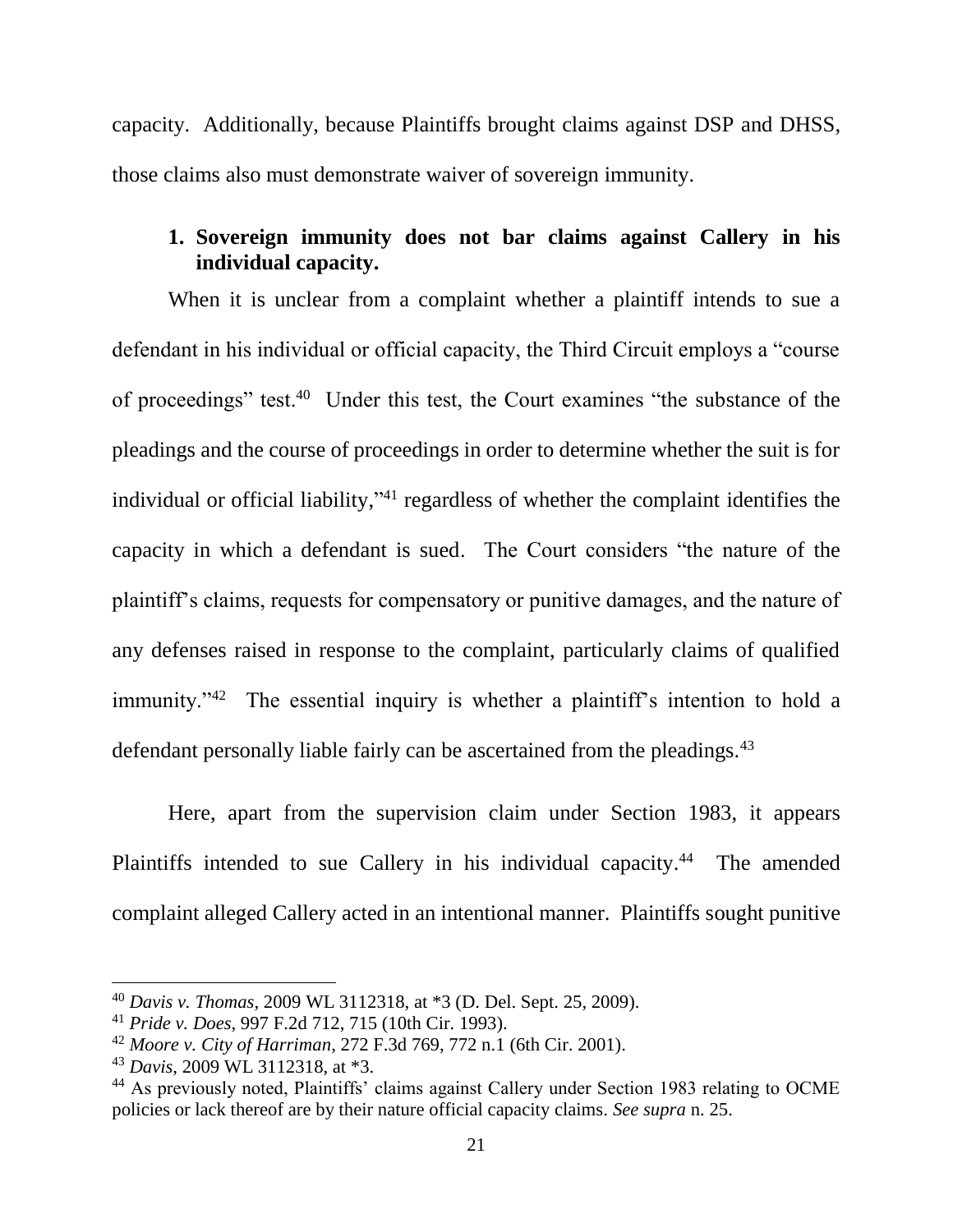damages from all individual Defendants, including Callery, which are unavailable when suing an individual solely in his official capacity. In their response to Callery's motion to dismiss, Plaintiffs explicitly stated that they intended to sue Callery in his individual capacity. Plaintiffs' counsel affirmed this at oral argument. Accordingly, I find Plaintiffs intended to sue Callery in his individual capacity and, if the complaint stated a valid claim against him, he therefore could not avoid suit under principles of sovereign immunity.

### **2. Sovereign immunity bars Plaintiffs from suing DHSS, but not DSP because DSP has waived immunity up to the limits of its insurance coverage.**

Under the doctrine of sovereign immunity, a state agency may not be sued without its consent.<sup>45</sup> "The General Assembly, however, can waive sovereign immunity by an Act that clearly evidences an intention to do so."<sup>46</sup> Therefore, the first requirement for bringing a claim against a state agency is identifying an enactment waiving sovereign immunity.<sup>47</sup> Maintaining an insurance policy for the government agency is one way the State can waive sovereign immunity.<sup>48</sup>

Here, Plaintiffs failed to identify a waiver of immunity for DHSS. DHSS filed an affidavit from the Insurance Coverage Administrator stating DHSS has not

<sup>45</sup> *Pauley v. Reinoehl*, 848 A.2d 569, 573 (Del. 2004).

<sup>46</sup> *Id.*

<sup>47</sup> *Id.* at 573.

<sup>48</sup> *Janowski v. Div. of State Police Dep't of Safety and Homeland Sec.*, 2009 WL 537051, at \*3 (Del. Super. Feb. 27, 2009).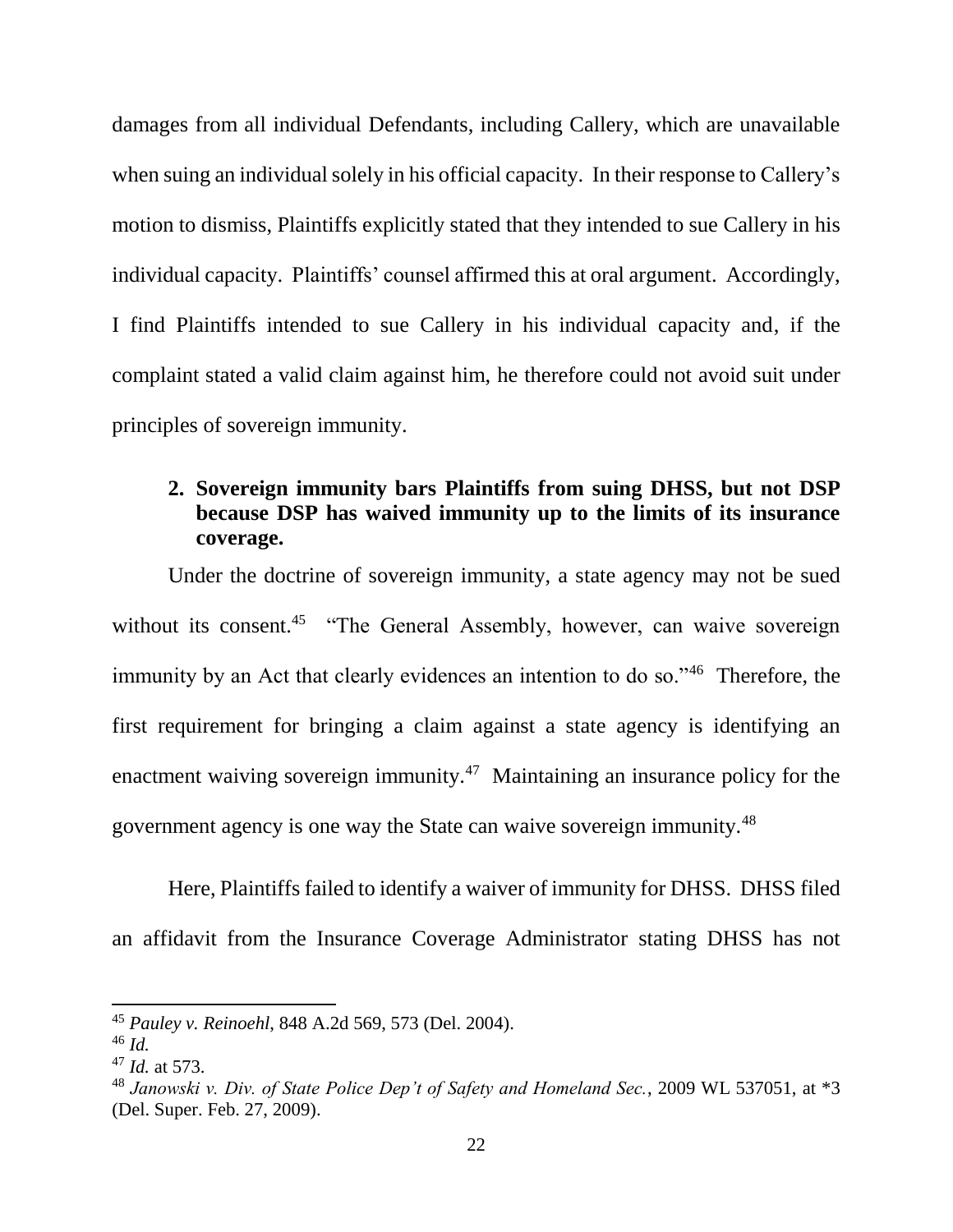purchased insurance coverage that would be applicable to this case.<sup>49</sup> Because Plaintiffs have failed to establish waiver by statute or insurance, sovereign immunity bars Plaintiffs' claims against DHSS. The parties conceded at oral argument, however, that DSP has insurance coverage. Accordingly, had Plaintiffs stated a claim against DSP, sovereign immunity would not bar that claim.

#### **G. Bajwa is immune from suit for claims based on his in-court testimony and his expert report admitted into evidence.**

Bajwa argues he is immune from any claim relating to his in-court testimony and from "his testing of the Dollard drug evidence."<sup>50</sup> Plaintiffs argue the absolute privilege relating to witness testimony only extends to claims relating to injury to reputation, and that any immunity beyond such reputation-based claims extends only to police officers.<sup>51</sup>

Absolute immunity from civil suit for testimony provided in judicial proceedings is an English common law rule adopted throughout this country.<sup>52</sup> Many American jurisdictions, including Delaware, require that the testimony at issue

<sup>49</sup> Ex. G to DHSS's Mot. Dismiss at 2.

<sup>50</sup> DHSS's Mot. Dismiss 13 n.21.

<sup>&</sup>lt;sup>51</sup> Plaintiffs also argue Bajwa waived this argument by failing to raise it in the body of DHSS's opening brief. Given, however, the myriad issues and allegations against the various defendants DHSS represents, it was understandable, if not ideal, that the argument was contained in a footnote. Plaintiffs had full opportunity to consider and respond to the argument, and the Court therefore will consider the merits of the defense.

<sup>52</sup> *See Briscoe v. LaHue*, 460 U.S. 325, 330-31 (1983) (citing *Cutler v. Dixon* (1585) 76 Eng. Rep. 886; *Anfield v. Feverhill* (1614) 80 Eng. Rep. 1113; *Henderson v. Broomhead* (1859) 157 Eng. Rep. 964, 968).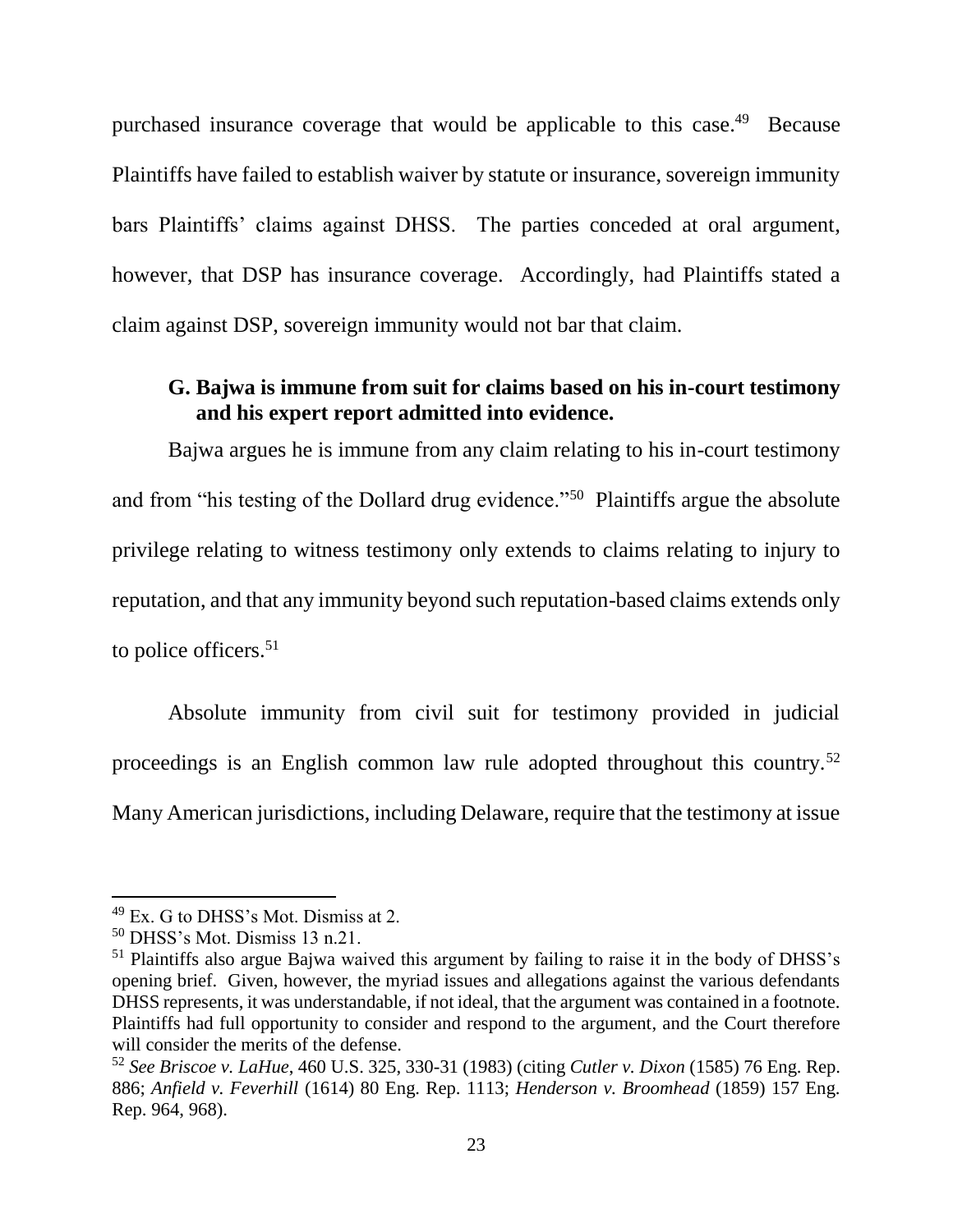was relevant to the judicial proceeding.<sup>53</sup> Outside that threshold element, the immunity applies, even if the witness's statement was false and malicious.<sup>54</sup>

It is settled law that Plaintiffs may not maintain a Section 1983 claim relating to Bajwa's testimony at Mr. Dollard's criminal trial. In *Briscoe v. LaHue*, the United States Supreme Court held that all witnesses, including police officers, absolutely are immune from Section 1983 liability for testimony at a criminal trial, even if that testimony amounted to perjury.<sup>55</sup> Although Plaintiffs argue the holding in *Briscoe* was limited to police officers' testimony, the Supreme Court unequivocally held the immunity applies to all witnesses, as well as to lawyers and judges.<sup>56</sup>

As to Mr. Dollard's IIED claim, Plaintiffs argue that absolute immunity applies only to claims for injury to reputation, such as defamation or similar claims. Although there is some Delaware case law supporting that argument,  $57$  there is no logical reason supporting limiting the immunity to particular types of civil claims. First, the United States Supreme Court's decision in *Briscoe* makes clear that the immunity extends to Section 1983 claims. Second, the policy underlying the

l

<sup>53</sup> *Id.* at 331-32.

<sup>54</sup> *Id.* at 332.

<sup>55</sup> *Id.* at 345.

<sup>56</sup> *Id.* at 334-36, 341-44.

<sup>57</sup> *See Adams v. Gelman*, 2016 WL 373738, at \*3 (Del. Super. Jan. 28, 2016) (holding that absolute immunity applies to claims other than defamation, but is limited to claims that involve injury to reputation); *Hoover v. Van Stone*, 540 F. Supp. 1118, 1124 (D. Del. 1982) (extending application of the privilege to non-defamatory, yet similar, claims in order to combat artful pleadings designed to circumvent the privilege).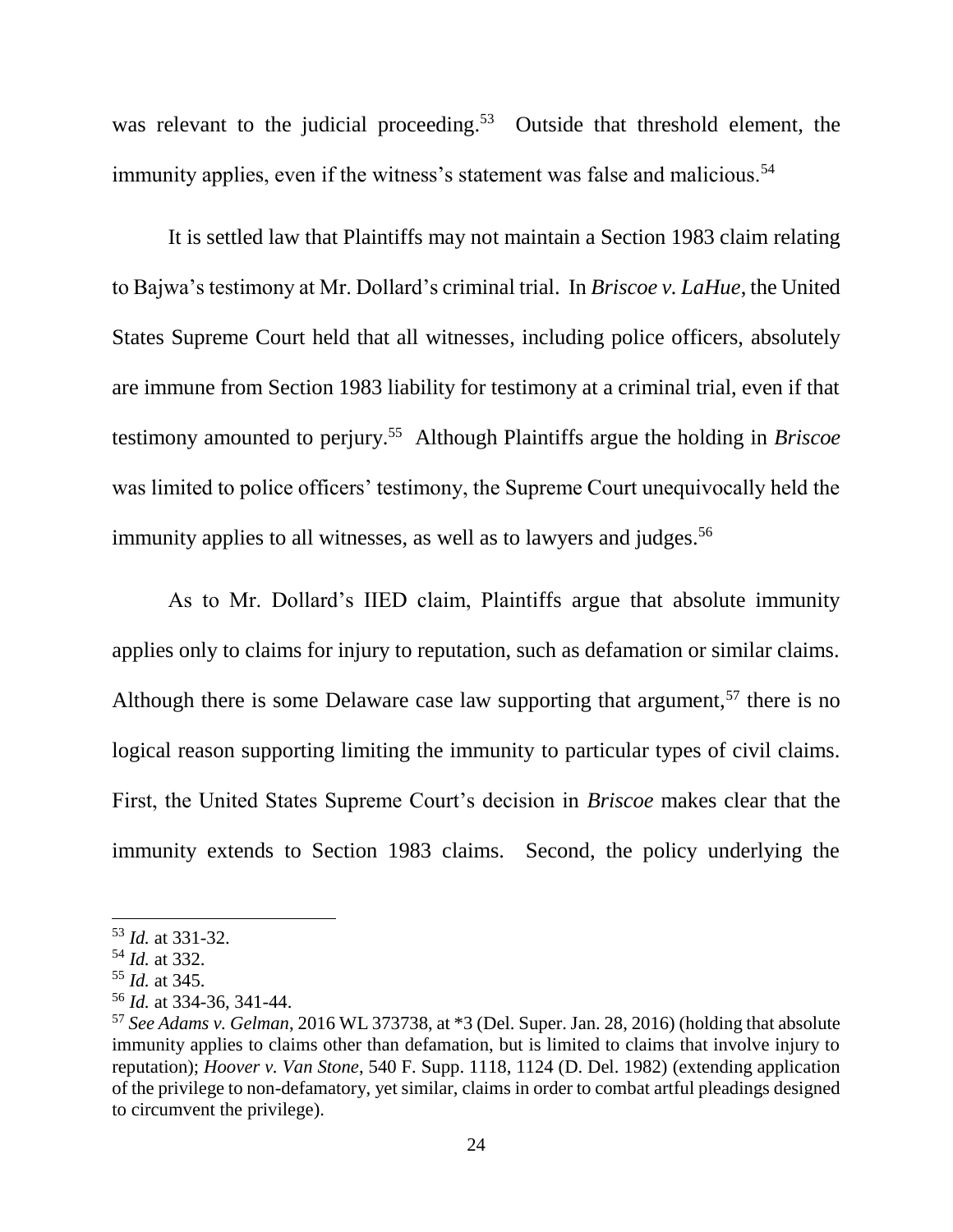immunity is not limited to particular types of civil actions, and its effect would be lost if the immunity was so limited. The immunity exists to insulate any witness from fear that their testimony later will subject them to a civil claim for damages. That is, the immunity exists to promote full and complete fact-finding in a judicial proceeding, without a witness coloring his or her testimony out of fear of reprisal.<sup>58</sup> Even in cases in which a witness allegedly perjured himself, the immunity shields him from civil suit for that testimony.<sup>59</sup> To cabin the "absolute immunity" for testimony to claims for injured reputation effectively would swallow the rule and, with it, the policy it intends to advance. Other courts have held the immunity extends beyond reputation-based claims.<sup>60</sup> As Judge Learned Hand explained,

> As is so often the case, the answer must be found in a balance between the evils inevitable in either alternative. In this instance it has been thought in the end better to leave undressed the wrongs done by dishonest officers than to subject those who try to do their duty in constant dread of retaliation. $61$

That is not to say, however, that the immunity extends to all actions Bajwa

took relating to this case. Bajwa is immune for the claims relating to the testimony he gave, and likely to statements contained in his report to the extent it was admitted

<sup>58</sup> *Briscoe*, 460 U.S. at 333; *Imbler v. Pachtman*, 424 U.S. 409, 440 (1976).

<sup>59</sup> *Briscoe*, 460 U.S. at 341-42.

<sup>60</sup> *Franklin v. Terr*, 201 F.3d 1098, 1102 (9th Cir. 2000) (holding that absolute immunity extends to civil claims for conspiracy to commit perjury); *Simms v. Seaman*, 69 A.3d 880 (Conn. 2013) (holding claims of common law fraud and IIED are barred by absolute immunity).

<sup>61</sup> *Gregoire v. Biddle*, 177 F.2d 579, 581 (1949).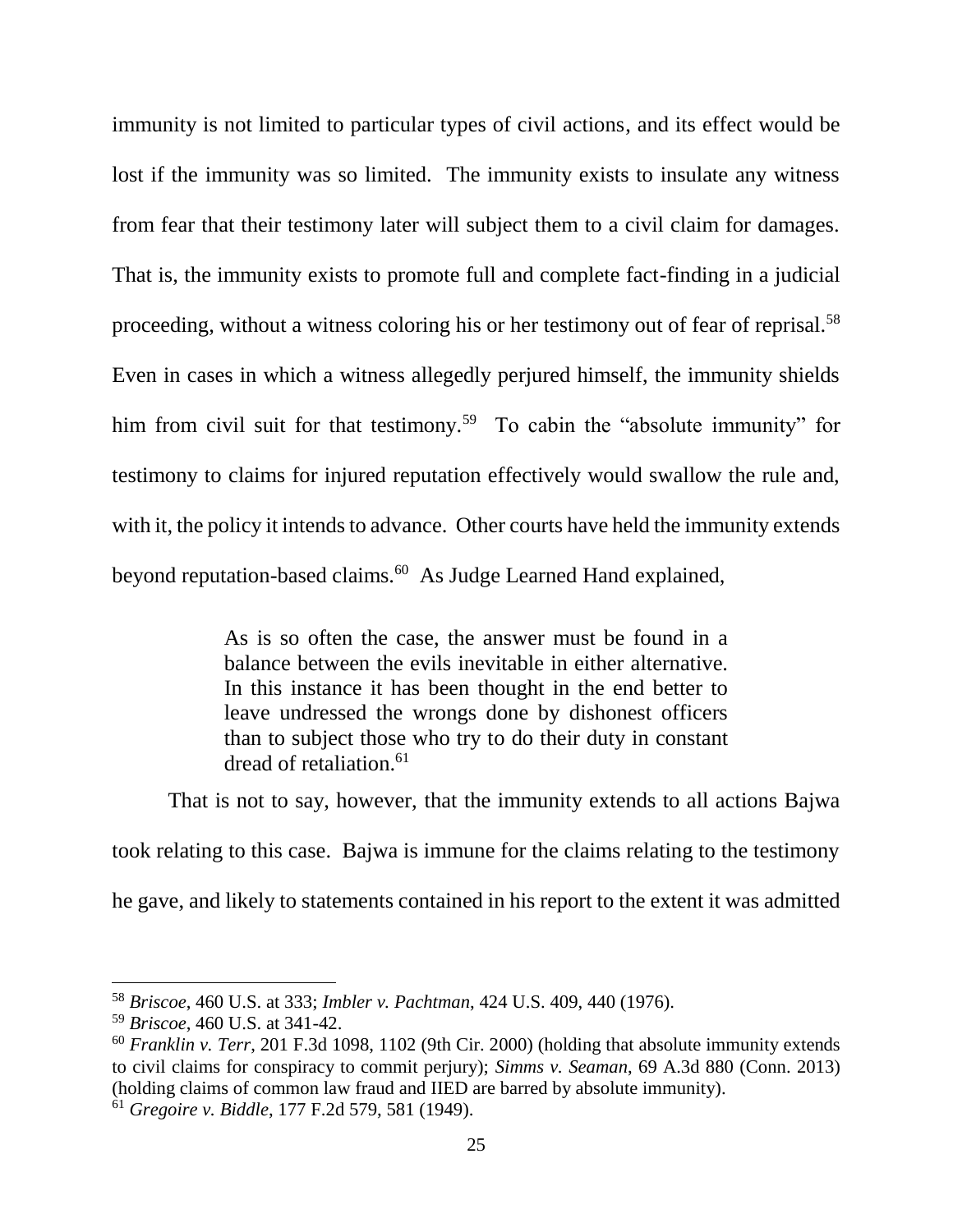into evidence at trial, but he is not necessarily immune from other actions he may have taken, even if those actions related to or facilitated Mr. Dollard's trial.<sup>62</sup> I am skeptical that the immunity extends to any testing Bajwa may (or may not) have performed, or to any of the other alleged wrongdoing to which Plaintiffs vaguely allude. At this stage of the proceedings, however, specifics are illusive. The determination of the scope of Bajwa's immunity must await a more developed factual record.

#### **H. Plaintiffs' claims against remaining Defendants are not barred by qualified immunity or the Tort Claims Act.**

Callery and the DHSS Defendants argue they are shielded from suit by qualified immunity and the Tort Claims Act. As discussed above, Plaintiffs' Section 1983 claim fails against all the Moving Defendants except Bailey and Bajwa. Therefore, the Court's qualified immunity and Tort Claims Act analyses are limited to those defendants only.

"Qualified immunity shields government officials from civil damages liability unless the official violated a statutory or constitutional right that was clearly established at the time of the challenged conduct."<sup>63</sup> A clearly established right is

 $62$  Section 1983 or other civil claims relating to actions outside the courtroom that facilitated or brought about a criminal prosecution may not be barred by absolute immunity. *See, e.g.*, *Malley v. Briggs*, 475 U.S. 335 (1986) (holding that complaining witnesses who bring about a prosecution generally are not shielded by absolute immunity).

<sup>63</sup> *Taylor v. Barkes*, 135 S.Ct. 2042, 2044 (2015) (per curium).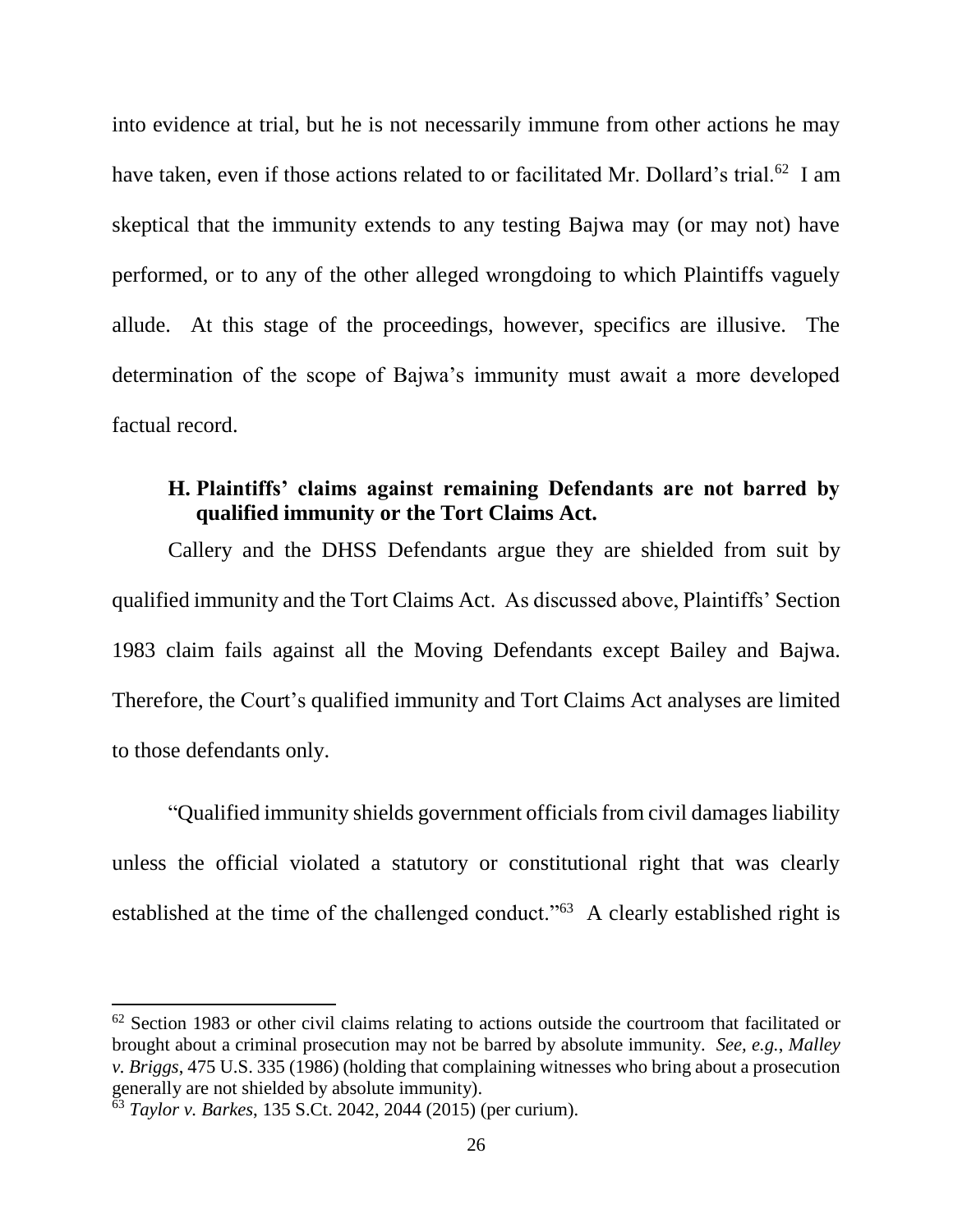one that sufficiently is clear that any reasonable official would understand that his challenged conduct violated the right.<sup>64</sup> "When properly applied, [qualified immunity] protects all but the plainly incompetent or those who knowingly violate the law."<sup>65</sup>

The Tort Claims Act "shields State employees . . . from civil liability if the employee's conduct: (1) arose out of and in connection with the performance of official duties involving the exercise of discretion, (2) was performed in good faith, and (3) was performed without gross or wanton negligence."<sup>66</sup> Plaintiff must establish at least one of these elements is missing in order to defeat a defense raised under the Tort Claims Act. 67

Regarding qualified immunity, the amended complaint alleges violation of a constitutional right—*i.e.*, the right to fair trial—that clearly was established at the time of the challenged conduct. It is reasonable to infer from the facts alleged that Bailey and Bajwa knowingly violated the law, and they therefore are not entitled to qualified immunity at this stage in the proceedings.

As discussed in Section A., Bailey and Bajwa allegedly handled Mr. Dollard's evidence and engaged in various instances of misconduct. As alleged, Plaintiffs'

l

<sup>64</sup> *Id.*

<sup>&</sup>lt;sup>65</sup> *Id.* (alteration in original).

<sup>66</sup> *Wonnum v. Way*, 2017 WL 3168968, at \*2 (Del. Super. July 25, 2017).

<sup>67</sup> *Id.*